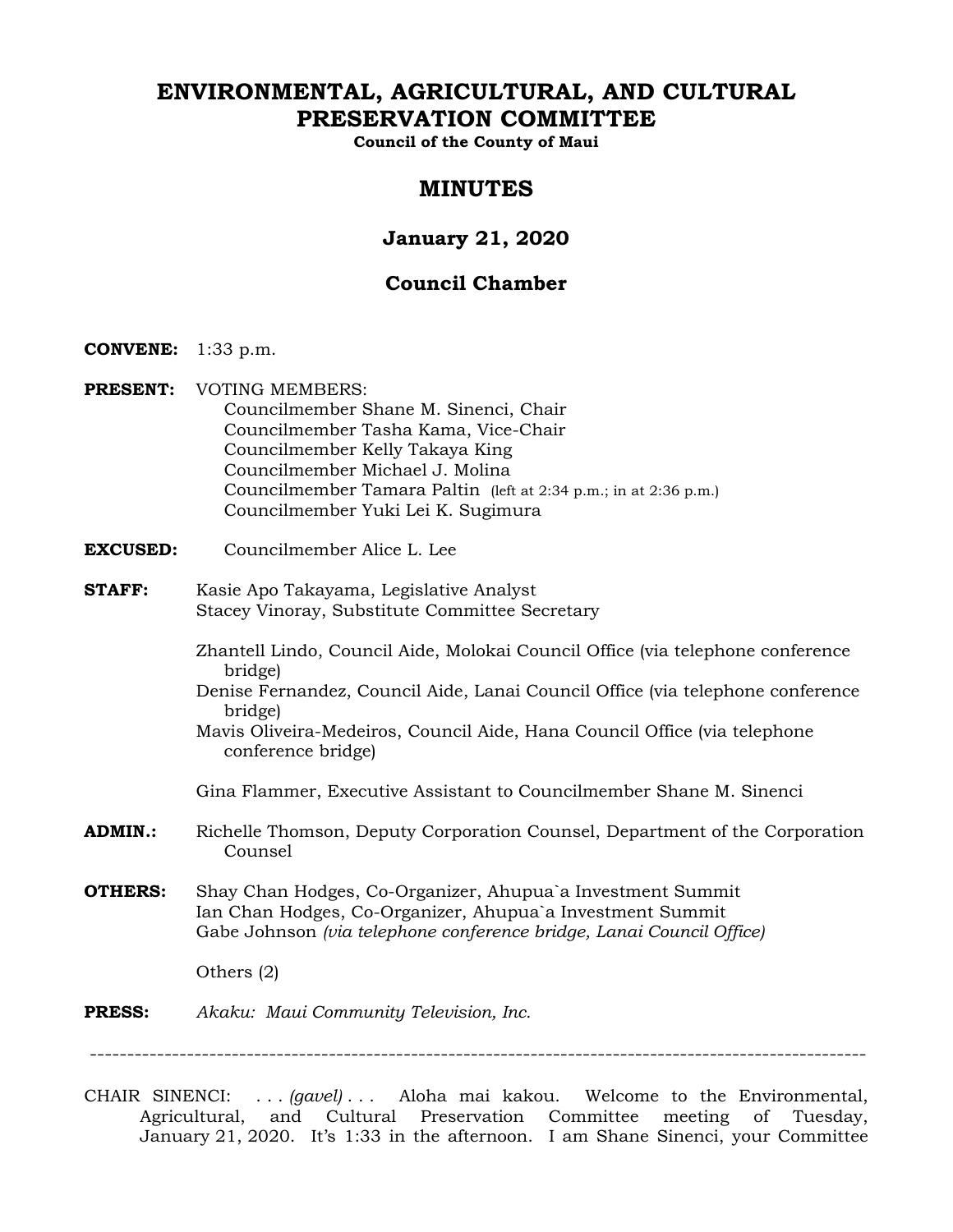### **January 21, 2020**

Chair. And before we proceed, may I please ask that everyone silence all cell phone ringers and other noisemaking devices. Mahalo. And just a quick announcement, you know, since the GET meeting of this morning is still ongoing and just in recess, members of the public who want to view the EACP meeting need to go to the GET meeting recording. Just a public announcement yeah. Thank you. So, for introductions, we have our Committee Vice-Chair, Ms. Tasha Kama. Welcome.

VICE-CHAIR KAMA: Aloha auinala, Chair.

- CHAIR SINENCI: Aloha auinala. From Upcountry, we have Member Yuki Lei Sugimura. Welcome.
- COUNCILMEMBER SUGIMURA: Thank you, Chair.

CHAIR SINENCI: Aloha.

COUNCILMEMBER SUGIMURA: Good afternoon.

CHAIR SINENCI: From West Maui, Member Tamara Paltin. Aloha.

COUNCILMEMBER PALTIN: Aloha auinala, Chair.

CHAIR SINENCI: Aloha auinala. Also, we have from South Maui, Member Kelly King. Aloha.

- COUNCILMEMBER KING: Aloha, good afternoon.
- CHAIR SINENCI: Thanks for being here. And also from Upcountry, our esteemed Councilmember Mike Molina.

COUNCILMEMBER MOLINA: Greetings and much aloha to you, Chairman.

CHAIR SINENCI: Welcome. And as always…oh, we have Chair Lee is excused today. And we also have non-voting Members Keani Rawlins-Fernandez and Riki Hokama who is always welcome to attend. Our representatives today, we have Ms. Shay Chan Hodges. Aloha. Also, Mr. Ian Chan Hodges.

MR. CHAN HODGES: Aloha.

CHAIR SINENCI: Welcome. We also have Richelle Thomson from the Corporation Counsel. Welcome. For our Staff, we have Kasie Apo Takayama --

MS. APO TAKAYAMA: Aloha, Chair.

CHAIR SINENCI: --and Stacey Vinoray. Thanks for being here. In our District Offices, we have Mavis Medeiros in Hana, Denise Fernandez in our Lanai District Office, and Ms. Zhantell Lindo in our Molokai District Office. And so, Members, today we have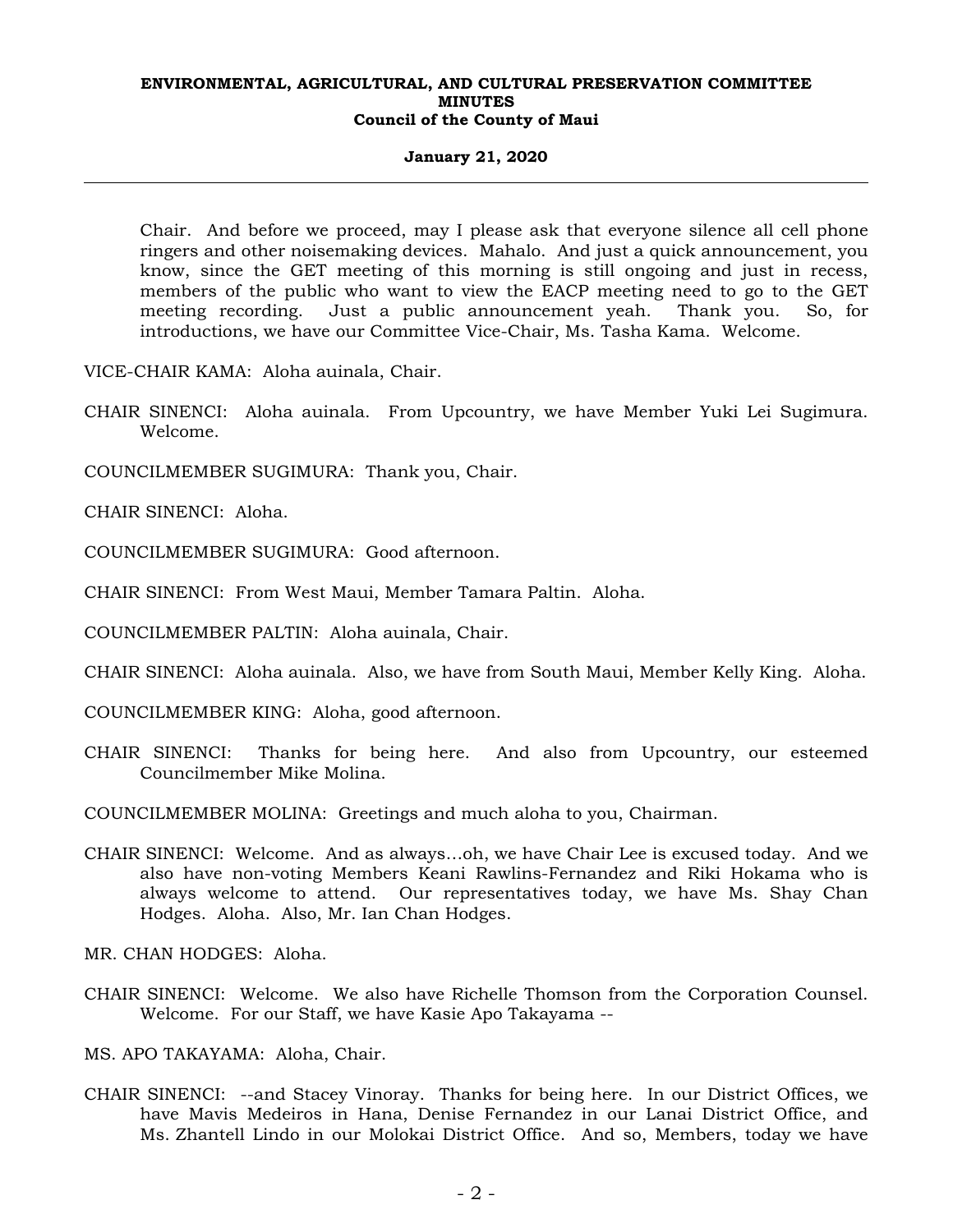### **January 21, 2020**

one item and it should be a fairly short meeting. It's a 7B presentation on the Ahupua`a Investment Summit on Environmental Care, Social Responsibility, and Good Governance; acronym's ESG. And so, for those individuals testifying in the Chamber, please sign up at the desk just outside the Chamber door. And if you're testifying from one of the remote testimony sites, please sign up with the District Office Staff. Testimony will be limited to the one item today. And pursuant to the Rules of the Council, each testifier will be allowed to testify for up to three minutes. When testifying, please state your name and the name of any organization you may be representing, and pursuant to the Rules of the Council, if you're a paid lobbyist. We have established a connection to the Council District Offices and I believe we have one testifier from our Lanai District Office.

### *. . . BEGIN PUBLIC TESTIMONY . . .*

CHAIR SINENCI: So, Ms. Denise Fernandez, would you like to please call your first testifier?

MS. FERNANDEZ: Good afternoon, Chair. This is Denise Fernandez at the Lanai Office and our one testifier is Gabe Johnson.

### CHAIR SINENCI: Okay.

MR. JOHNSON: Aloha. Hello. I hope you can hear me. Aloha, Council Shane Sinenci. My name is Gabe Johnson and I wanted to testify today on the one item. And it's basically for me it's, let me just state right off the bat that I'm for green investment but not at the cost of local control. I think that we're always going to have investors interested in our beautiful islands, and we just make sure we have to find the right ones that are willing to do the things that are right for us, the people who live here. So, the common issue is that, that I find is people of Maui County want to see their tax dollars at work for their communities. And when we talk about foreign investment companies like large pension firms, that tends to take control out of the locals' hands and it raises a red flag for me. So, I think we need to do due diligence as communities and make sure that if we have investors, that they are on the up and up and that they're thinking of the littlest of little guys. So, what I also wanted to talk about is see our County focus on local investors. I mean we have…every island in the County has a Federal credit union and certainly those are our banks, and I would love to see the County invest in banks and financial firms that are going to keep the money here. So, that's really what it comes down to is keeping our money local, spending it local, and finding partnerships that are local. I think if you look at pensions, they run…pension funds run into the trillions of dollars. It's just there's so much money in pensions, and if we were to invite pension funds over here to buy up land, there will be a line around the door for that, and my concern would be it would be like a bottomless pit for us to always try help out pensions, because there's so much money involved when we talk about pensions. So, I think that's really all I want to say that I'm all for investment firms who are willing to do green infrastructure and keep, you know, keep our islands clean and environmentally friendly and not always out just to make a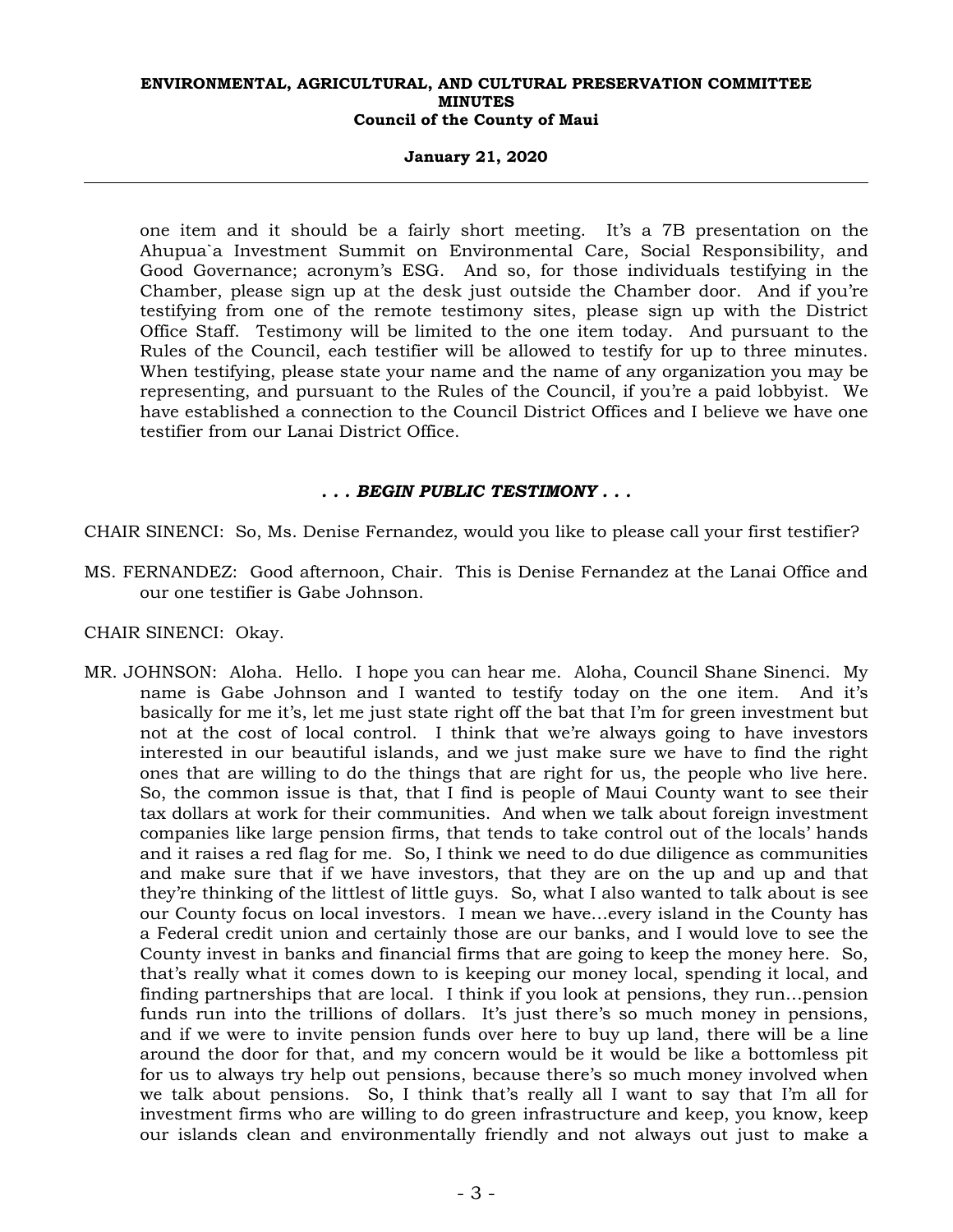### **January 21, 2020**

buck, You know, we got to look at the people who are coming here just to make a buck. I mean you can look at Waikiki and you can see so much foreign investment and that's my concern. So, I think that's all I really wanted to testify and I thank you for hearing me out. Aloha. Thank you.

CHAIR SINENCI: Mahalo, Mr. Johnson. Members, are there any question for the testifier?

COUNCILMEMBER KING: I have a question.

CHAIR SINENCI: Member King?

- COUNCILMEMBER KING: Thank you, Chair. Thanks for calling in, Mr. Johnson, I appreciate your…are you going to be at the conference, the ESG Conference?
- MR. JOHNSON: Yes, I will attend, Councilmember King.
- COUNCILMEMBER KING: Oh okay. Okay, 'cause I think this is, you brought up some good points and it should be part of the discussion. And I just wanted to ask you, would you support, would you be in support of partnerships with mainland or outside investors to get local companies going?
- MR. JOHNSON: Yes. I mean certainly, if…I think it should be a case-by-case basis of course. And, you know, we…when we hold all the cards, I mean the Council holds all the cards in many ways, more than one, and when you have that you can say…you can be a little bit picky, a little bit more finicky and then look at the backgrounds of investment firms and say you know what, these guys have been acting pono, we can talk to them about that. And some of them they raise red flags and then you can just simply deny folks like that. So, I think it's…the…it is…you hold great power in your choices and it definitely matters. So, I would be all for, you know, investment firms who are going to do it the right way. And we have historical facts that show that they do it wrong time and time again, but I don't think we should throw the baby out with the bathwater. We should kind of look at more of a, of responsible investors. And I…and yeah, as a small business guy I think that's what would help me immensely as a small farmer.
- COUNCILMEMBER KING: Okay, thank you. I think that's the focus point of this conference. Thanks for calling in.
- CHAIR SINENCI: Thank you, Member King, for the question. Any other question? Seeing none, thank you, Mr. Johnson, for your testimony today. Ms. Apo Takayama, are there any more testifiers?
- MS. APO TAKAYAMA: Chair, there's no more testimony in the Chamber or in the District Offices.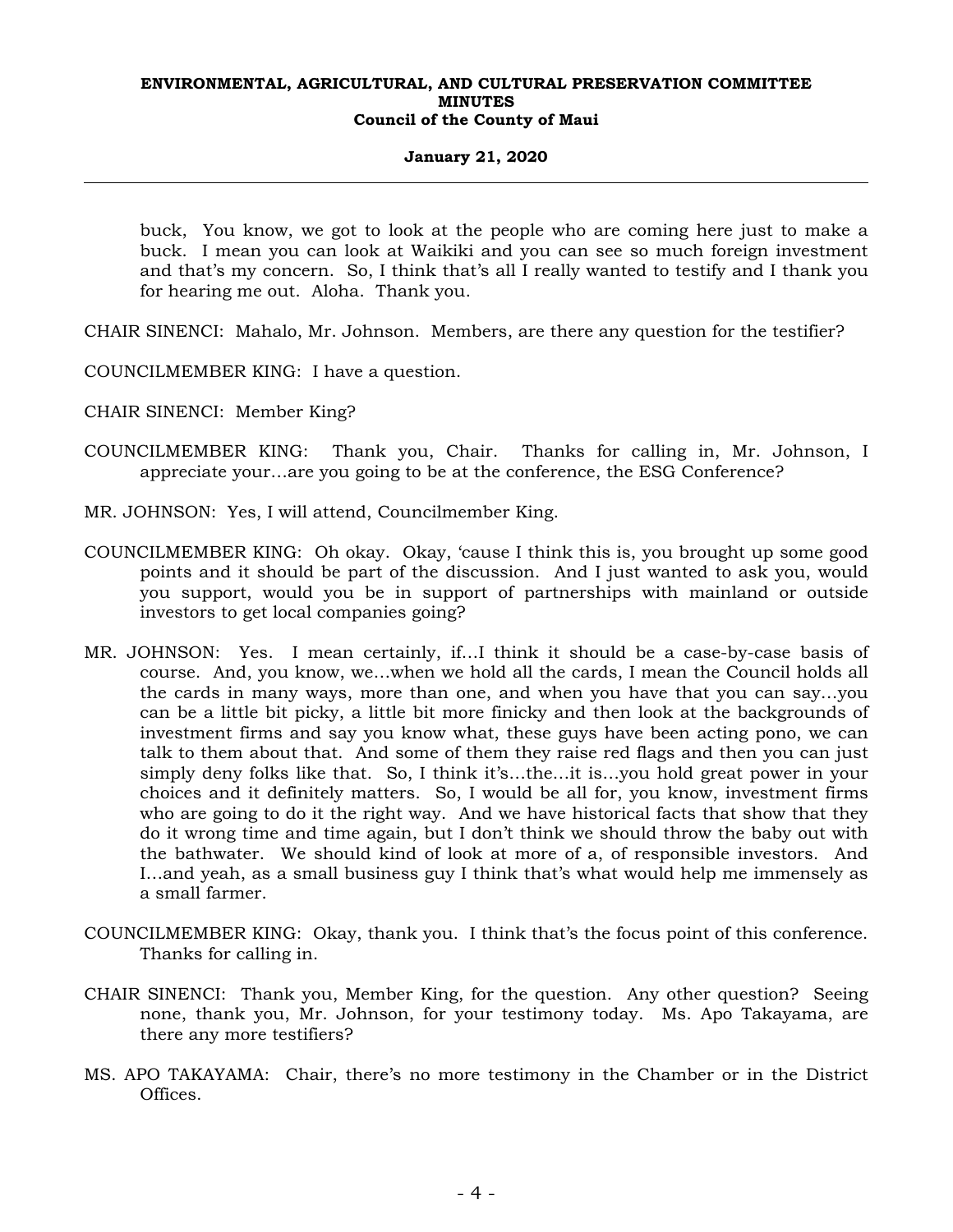### **January 21, 2020**

CHAIR SINENCI: Okay. Anyone in the Chambers would like to…seeing none, okay. So, without objection, Members, I will now close public testimony.

COUNCILMEMBERS: No objections.

### *. . . END OF PUBLIC TESTIMONY . . .*

CHAIR SINENCI: Thank you.

# **EACP-17(6) AHUPUAʻA INVESTMENT SUMMIT: ENVIRONMENTAL CARE, SOCIAL RESPONSIBILITY, AND GOOD GOVERNANCE (ESG)** (RULE 7B)

CHAIR SINENCI: So, Members, as stated before, we have one item, EACP-17(6), the Ahupua`a Investment Summit: Environmental Care and [*sic*] Social Responsibility, and Good Governance, or ESG. And so, my office, we brought this up because, you know, we've always…my office has received a lot of inquiries about some of the agricultural plans for the Maui central plains, including Mahi Pono and the Canadian pension fund and so on. So, just as an attempt to answer some of those inquiries from our constituents, our residents, if there's a rumor mill, we wanted to present on why or at least address why Maui County has become a hotbed for outside investments and what does that mean. I guess for our residents what does that mean for them, and what does that mean for our local economy? So, today we are lucky to have Shay and Ian Chan Hodges to give us a preview of the upcoming Ahupua`a Investment Summit on Environmental Care, Social Responsibility, and Good Governance. As part…or the conference is bringing together leaders of the ESG impact invest, investing…union leaders; lawmakers; and other stakeholders to help Maui understand its potential to attract responsible investing. The event is free and to the public and it's being held on January  $31^{st}$  and February  $1^{st}$  at the UH Maui College. So, if there are no objections, I'd like to designate Mr. and Mrs. Chan Hodges as resource persons pursuant to Rule 18(A) of the Rules of the Council.

COUNCILMEMBERS: No objections.

CHAIR SINENCI: Thank you very much. So, thank you, Ms. Chan Hodges, for being here, coordinating this panel and preparing the presentation.

### *. . . BEGIN PRESENTATION . . .*

MS. CHAN HODGES: Thank you, Chair. Yeah, so I'm going to actually just refer to the website. I think it'll come up here too. But as you can see, we call it An Ahupua`a Perspective: Environmental Care, Social Responsibility, and Good Governance. And that's…really in a way, we actually had a conversation just today about how in…ahupua`a and ESG are kind of the same thing, it's just that ahupua`a started in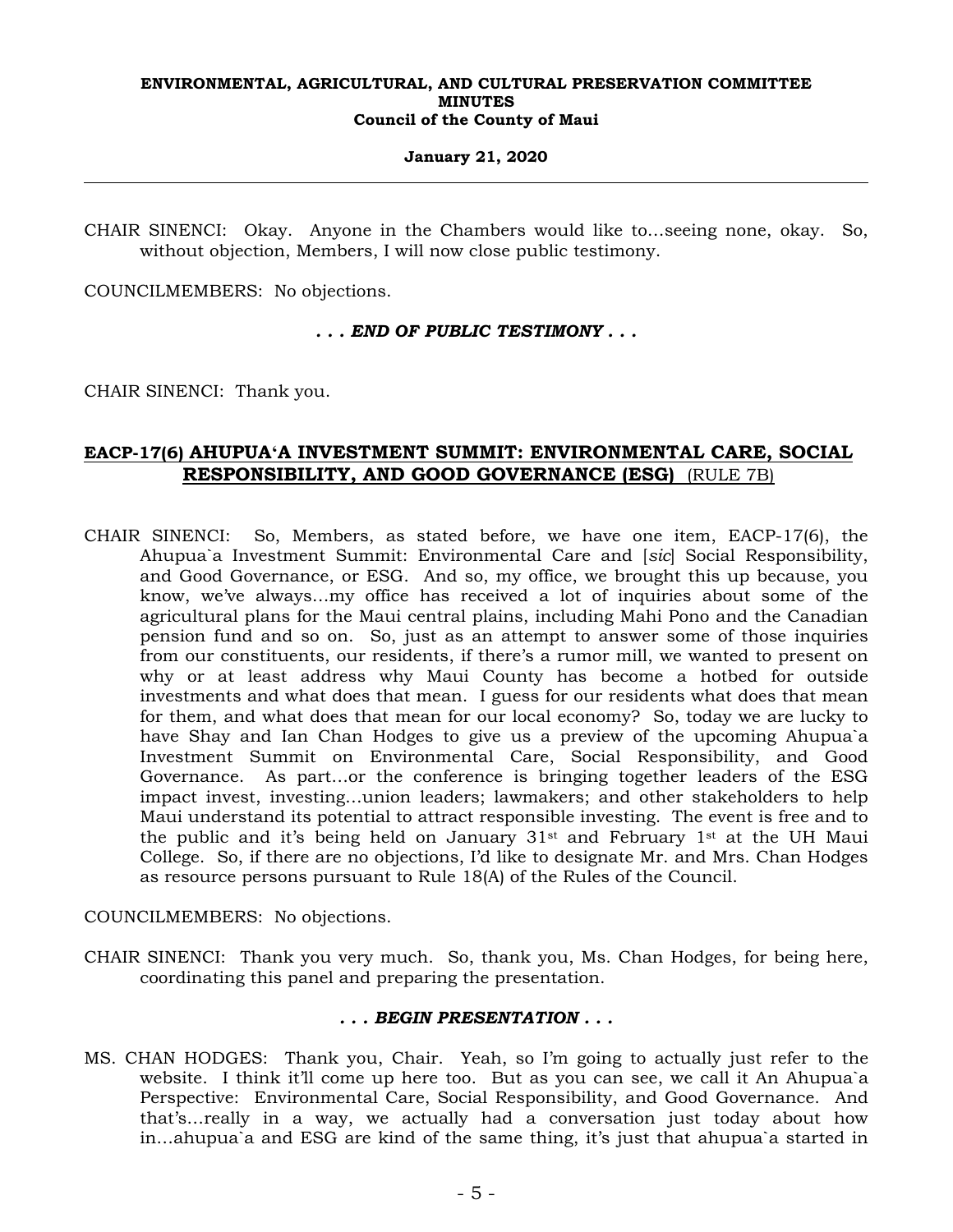**January 21, 2020** 

Hawaii, you know, hundreds of years ago. And when making the point about us being a hotbed of outside investment, you know, Maui's been a hotbed of outside investment really for a couple hundred years when you think about it. So, just the issues that Gabe brought up we actually talk about from the beginning and, you know, we need investment but we also need to make sure it's investment that is, you know, is defined by the community. And I'm going to go to here. Our summit as the Chair said is bringing together local Hawaii and Maui community leaders, and we don't want to just discuss institutional investment or other kinds of sustainable investing, but we want to actually move forward with projects. And so, we've actually been working for over six months out in the community, educating folks about institutional investment and ESG and also starting to develop projects which we will be presenting at the summit. And as far as…we have about 25 ESG…folks with ESG and investment expertise coming in, and we're going to show you some of the participants. But as the Chair said, the event is free to the public and we really wanted to make sure that the community is really well represented so that in addition to lawmakers like yourselves and States legislators that we have people in the Office of Economic Development are going to be there, people…Alex de Roode, you know, who's the Energy Commissioner or Energy Commissioner, and then on-the-ground, grassroots Aha Moku representatives and other folks. And so, we really want to have a robust discussion about how we actually move this forward. And just some quick statistics here, quickly, and this is one of our community events out in Kaupo. But going back to just the numbers, there's \$12 trillion currently under management, under ESG, environmental, social, good governance factors. So, you might have seen in the news last week about BlackRock just committed to ESG factors. They're one of the biggest private equity firms and Ian can talk a little bit more about that. In 2018, \$2 billion in outside investment was committed to Maui. And going to pension funds, our own pension is actually pretty small, the ERS, but that's 17 billion. And again going back to what Gabe mentioned is that's also a source of investment. And then connecting that to climate change, we have a commitment as we all know to renewable energy, 100 percent by 2045. And that has been the big impetus in ESG, is because investors are realizing that it isn't just the right thing to do, it is the way…it is…if you look at California, look at what's happening with PG&E, investors are going to start to lose money if they don't start to take into consideration these factors.

CHAIR SINENCI: Shay? We had a question --

MS. CHAN HODGES: Yeah, I see Tamara.

CHAIR SINENCI: --from Member Paltin.

COUNCILMEMBER PALTIN: I just was wondering if BlackRock and Blackstone were the same thing?

CHAIR SINENCI: Different.

COUNCILMEMBER PALTIN: Oh, okay.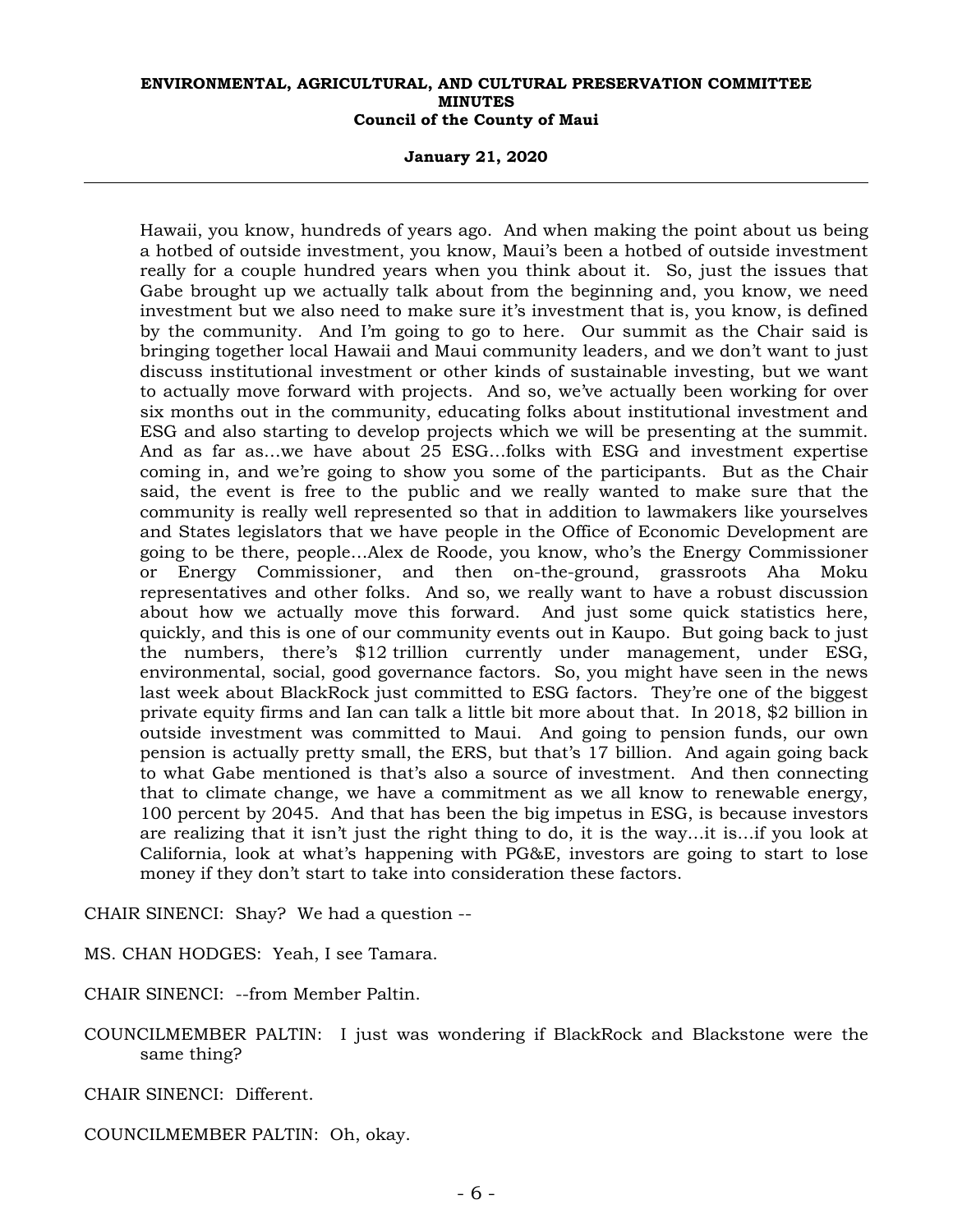### **January 21, 2020**

CHAIR SINENCI: Yeah.

COUNCILMEMBER PALTIN: Sorry. Thanks.

- MS. CHAN HODGES: You want to explain?
- MR. CHAN HODGES: Yeah, so they're actually…if I can answer that, Chair?
- CHAIR SINENCI: Go ahead.
- MR. CHAN HODGES: So, they're…they used to be together but then they split off. So, Blackstone is the private equity firm which owns the Grand Wailea and the Ritz Carlton, and BlackRock is actually a firm that manages sort of stock investments for people, I mean a very large amount, in the, I think in the hundreds of billions of dollars or maybe trillions.
- COUNCILMEMBER PALTIN: Oh, thank you so much. I was confused with the rock versus the stone --
- MR. CHAN HODGES: Yeah.
- MS. CHAN HODGES: Yeah.
- MR. CHAN HODGES: Yeah, right, exactly.
- COUNCILMEMBER PALTIN: And then Puu Kekaa, I'm like is she talking about Puu Kekaa? And like wasn't sure, sorry. Thank you.
- MS. CHAN HODGES: No --
- MR. CHAN HODGES: It's a good question.
- MS. CHAN HODGES: --it's a very good question. People mix it up all the time.
- CHAIR SINENCI: Thank you for that clarification.
- MS. CHAN HODGES: So, you can see here our overall goals for the summit is developing a blueprint for Maui to become a financial and educator…educational leader for the global advancement of effective impact investing with environmental, social, and governance integration. So, you know, that's not going to happen as of February 2nd, but what we want to do is lay the groundwork for that to happen. And that includes the community being better educated about global investment, and it also includes having the ESG folks understand how Maui can be a global model, because we believe that sort of the combination of the ahupua`a and having a culture of knowing what it's like to live in a closed system where, you know, part of what's happened is the planet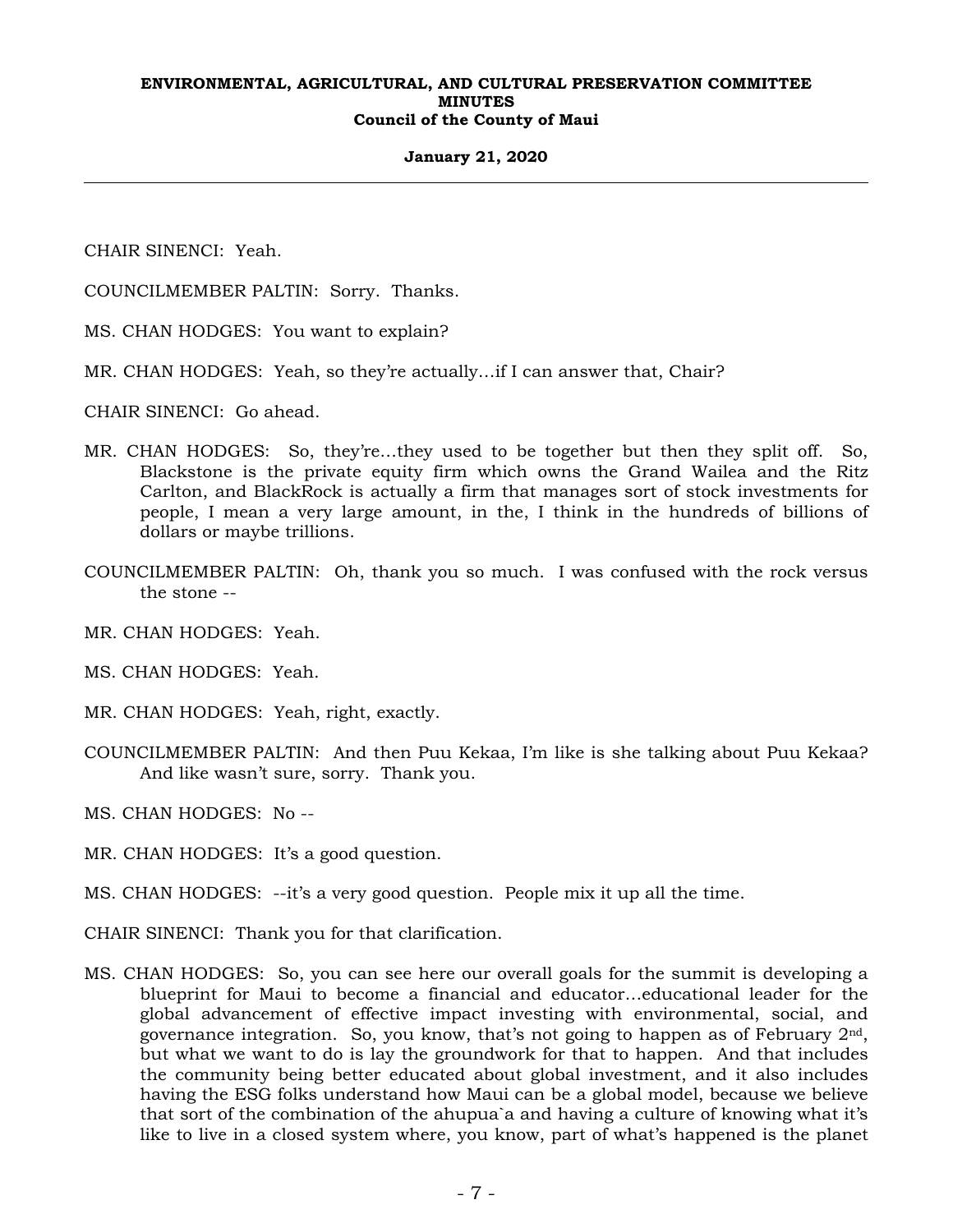### **January 21, 2020**

is too big to fail and yet past investments globally have not recognized that. And we whether Native Hawaiian or just folks who live here, we know what it's like to live in a closed system and have to deal with it, know that, you know, we experience the impacts of things. So, and just wanted to remind you folks, part of why we're able to do this thanks to you guys is we did get a grant from the County that the money was put in the budget by the Mayor and then you guys approved it. It was a matching grant, and so we've been able to do the education, raise funds from other organizations, and then do the summit. And the grant is not just for the summit, the grant is for the whole project, and a big piece of this project is going to be what happens after and how we follow up. And there is a whole reporting aspect to it, and continuation. So, do you want to add something? Oh, and then what…I think the best way sort of to describe what's going to happen next week is to go to the participants 'cause then you can see who's coming. But I just wanted to make sure you guys remember what this was. So, we go to the participants.

UNIDENTIFIED SPEAKER: *. . . (inaudible) . . .*

- MS. CHAN HODGES: Oh, is the taro upside down?
- CHAIR SINENCI: I think it's just…
- MS. CHAN HODGES: Okay, so these are alphabetical order and you'll recognize some of these people. I'm sorry, stay still. Okay. So, going back to having, you know, the community folks in the room. It's like if we're going to talk about different projects, we have to have different…the people who are implementing it and who know it. So, you see, you know, Lauren Armstrong from Maui Metropolitan Planning Organization. She is on…she's actually on…she's not a panelist, she's actually on a working group about the electrification of transportation, so she'll be part of that. Eva Blumenstein, when we discuss water obviously she knows. Lindy Backues is coming from Eastern University and one of our long-term goals is to connect more with them. I don't know if you want to talk about that but…
- MR. CHAN HODGES: They're actually my alma mater, that's where I went to college. And they specialize, for the last 30 years, they've specialized in alternative economic development around the world so that they have a lot of expertise in that. Sure. So, the person there, Mark Campanale who is in the middle there is actually coming from the furthest away, he's coming from London and he runs an organization called Carbon Tracker. And one of the things that he was instrumental in doing was basically coming up with his investment thesis that looked at oil companies and looked at their oil reserves and basically said if you're valuing your company, let's say it's, let's pick ExxonMobil since they're big, but you value your company by, partially by how much reserves you have in the ground. But if you pump those reserves out and you burn them then the planet dies so you can't actually count all those. And because of that you actually have to…the value of your company actually is lower than you say it is. And so, from the point of view of institutional investors, the question is are their investments in oil companies actually worth what they think they're worth.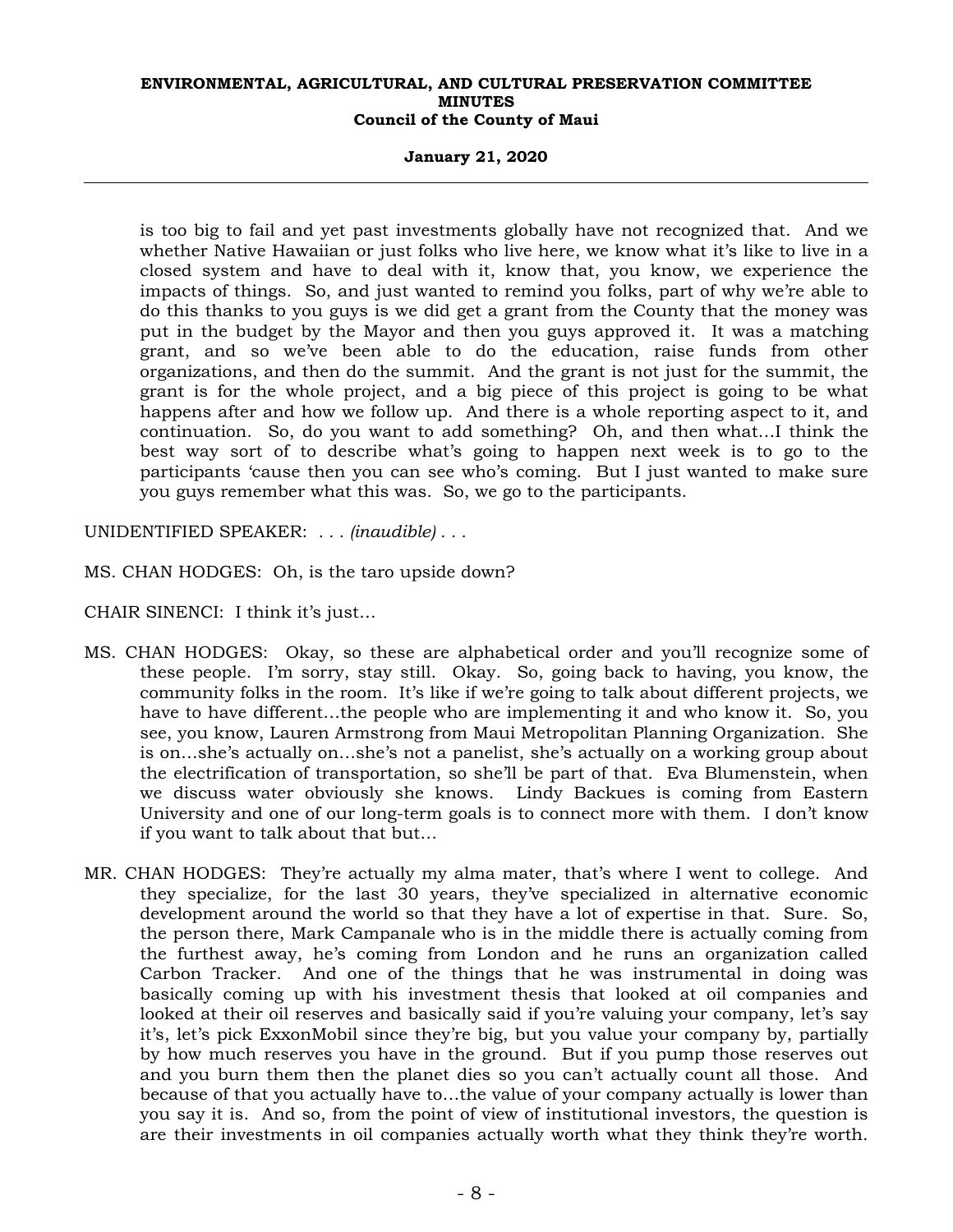### **January 21, 2020**

And so, that's one of the things that he's been instrumental in actually talking about. And on the topic of climate change and fossil fuels, Dr. Makena Coffman is actually a professor at the University of Hawaii and she's the Chair of the Honolulu City and County Climate Change Commission. So, she's going to be involved as well. And Christina Borsum is the Chief Financial Officer of New Energy Nexus, and they're an investment firm that actually was funded by a settlement with PG&E in California and now they're involved internationally. And so, they're actually doing work not only in California but in places like Southeast Asia and Indonesia and looking at doing different energy, clean energy startups, and they…in the rest of the world, we call it clean energy and they call it new energy in Asia.

- MS. CHAN HODGES: And just to give an idea, so Mark Campanale is going to be on a panel that the Chair is actually moderating looking at navigating climate change. And so, that's what that panel is going to be. Christina Borsum I think is going to be…if I can still remember correctly is on a panel that we're calling Maui as a catalyst…I forget the rest of how we're calling it. But basically looking at whether…how it would work to create investments on Maui for renewable energy that would serve as a model for the rest of the world, because we're unique in our geography and so just sort of discussing what the potential and possibilities are, as far as that goes. And Makena Coffman is actually on a panel with Kelly King, talking about third-party metrics and how…going back to sort of maybe some of the things that Gabe was raising concerns about is how do we make sure folks aren't impact washing, because obviously that happens a lot. How do we track it, how do we measure it, and one of our long-term goals and as a lot of you guys know our sons are in their early 20s, and we think about them and their peers and job opportunities in our community. And we would like to see Maui become more of a center for ESG tracking, because that doesn't actually exist anywhere else. Even schools like Wharton and Harvard, and we have a lot of folks coming from those places for the summit, is there's actually a market gap there, and we think that, you know, it couldn't happen overnight but it would be a really kind of cool, long-term sort of thing to invest in. Whoops. And then you guys all know Lance I'm sure and State Rep., Lynn DeCoite. And then Robert Day is, he's a private equity guy right? So, he does ESG investing and private equity. And then…whoa. You want to mention these guys?
- MR. CHAN HODGES: So, we have…the other thing we're actually looking at, one of the projects we're looking at is the, looking at the creation of a sovereign wealth fund in Hawaii and starting on Maui. And we have the gentleman in the middle, Serge Devieux is actually from Haiti and is a graduate of the Wharton School of Business at University of Pennsylvania and is involved in that project. And we just actually learned yesterday that the woman who heads up the strategy for International Forum of Sovereign Wealth Funds is going to join that working group. And sovereign wealth funds are basically…there's one in Alaska that's actually the Alaska Permanent Fund that takes revenue from oil. There's one in Norway that's the biggest in the world. There's…and basically what it is, it's if you have assets that are diminishing, how do you actually, you know, how do you actually take those assets and sort of put them into investments that you can have long-term benefit for your community. And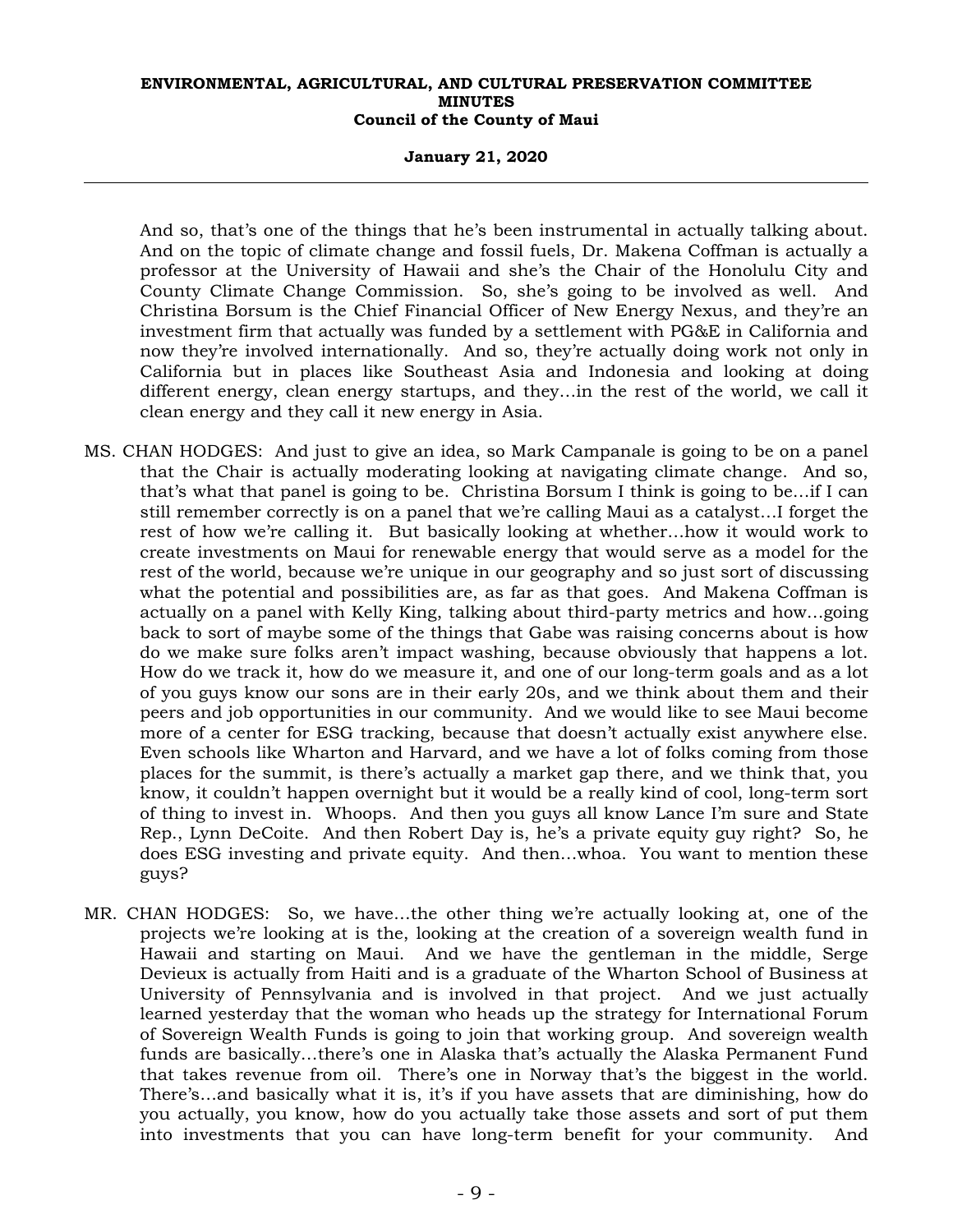### **January 21, 2020**

obviously we don't have oil, but we have, we're going to be discussing other kind of assets that we have that…and actually one of them is actually our geography. Is how do we take resource that have come to the community and, you know, and actually invest them long term? And we're looking at doing it…and this is something that the sovereign wealth funds, the one in Norway, for example, is a trillion dollars and they're actually starting to move toward ESG and so we want to look at doing that in Hawaii. And the other topic that you guys will be aware of and familiar with is if…when there is a settlement with Bank of America for example that's a potential place that that could go is into a sovereign wealth fund that would be for the benefit of people in Hawaii.

- MS. CHAN HODGES: And one of the keys of all of this like the sovereign wealth fund is, you know, how do you first of all select the trustees who would make the investment decisions and figure out what kind of investments are impact ESG investments, and then how do you also decide who…how the stakeholders determine how the return on investment is used. And of course those are not easy issues, and that's part of why maybe they haven't been resolved yet in general. But we want to really sort of tackle those hard questions, because that stakeholder voice and how we all sort of get together and decide on what works best and, you know, compromise, et cetera, to avoid the kinds of situations that we're seeing more and more with, you know, protesting different kinds of investments that are coming in. To try to deal with that before we get to that point so that we decide this is what's going to work for our community, and also understanding that it's a constantly changing situation, especially with climate change.
- MR. CHAN HODGES: *. . . (inaudible) . . .*
- MS. CHAN HODGES: Go up to… Oh, okay. Sure. Oh, there he is.
- MR. CHAN HODGES: And the people on this list I think some of you may know Eric Gill, who's the Secretary-Treasurer of Local 5, so he's going to be involved in a discussion on private equity, along with Michael Frerichs. And the other gentleman over there, Eric Glass, is in charge of, for this organization called AllianceBernstein with an investment firm out of New York. He's in charge of what they call green bonds so they basically look at things you're doing with a lot of municipal bonds and how you can actually use that for, you know, social environmental good. But going back to Michael Frerichs, he's the Treasurer of Illinois, so he actually is responsible for investing Illinois' sort of funds and also he's a trustee of one of their pension funds. And he's responsible largely for…just this month, it was signed into law by the new Governor of Illinois. Illinois became the first state that requires all their pension funds and all…both at the state and municipal level to be invested with ESG standards. And he was the, one of the people primarily responsible for pushing that through. So, he's actually coming out from Illinois and we're actually pleased by that. And actually he has to leave the next day to go to Iowa, because one of the major presidential candidates, who is now going to be in this big thing that's going on in the Senate and can't leave, he's her primary surrogate, so he has to go out to Iowa to actually work on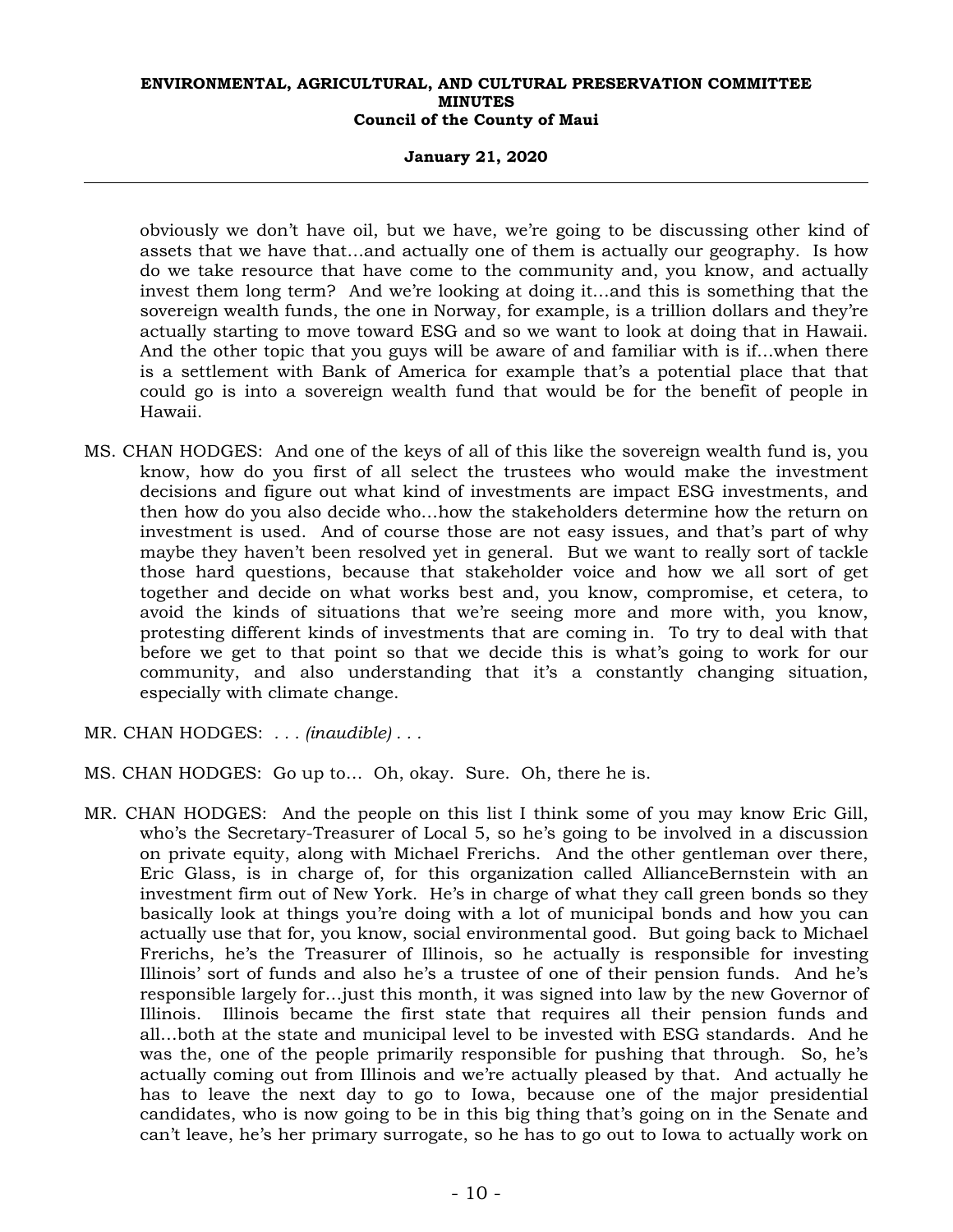### **January 21, 2020**

that. So, we're happy he's going to be involved. And he's also going to be on the panel with Eric Gill along with Damon Silvers who is the chief policy person for…the head of policy for the AFL-CIO in DC who's coming out. And they're going to be on a panel actually talking about private equity. And as we…as Shay talked about in the beginning and the Chair talked about, you know, we've had…in 2018 for example, there was well over \$2 billion in private equity that went into Maui, and the two private equity firms, organizations became the largest private sector employer and the largest private landowner on Maui. So, we…it's probably a good idea for us to learn more about private equity. And the other issue with it is Delilah Rothenberg there, who's in the middle next to Damon Silvers is the, she's working on her project with a Soros group, George Soros, Open Society Foundations, looking at how private equity can actually contribute to inequality. And one of the reasons, if you look at the compensation, the way private equity people are compensated is they basically get 2 percent of the assets that they're managing every year no matter what they do, and they get 20 percent of the profits. And so, you have managers of private equity firms who are making well in excess of \$100 million a year which leads to greater inequality. And a lot of their money actually comes from public employee pension funds like ERS, et cetera. So, that's one of the discussions we're going to be having is about private equity.

- MS. CHAN HODGES: And actually I'm going to…speaking of…okay, yeah. So, yeah, so speaking of the pension funds, David Okamoto…oh sorry. Speaking of the pension funds, David Okamoto is coming over from Honolulu so he represents the ERS. And so, we are going to have a panel about…well actually first, what we're going to have a conversation where Michael Perri…oops, what did I do with Michael Perri? Sorry, sorry. There he is, the guy with the mustache there. So, he has a long history with capital stewardship which has to do with how union and pension funds are invested. And there was…that's kind of part of where the social responsibility came from is workers' money, how, you know, how it best should be used in terms of not just having a return on their investment.
- MR. CHAN HODGES: Well, and something that actually happened in the…if you, Members of the Council, remember back when they started to do leveraged buyouts, what happened was the…that…in these leveraged buyouts they actually were using pension fund money from unions, and they would, people would take over a company, bust the union, you know, fire a bunch of workers, and the union started realizing that wait a minute, this is our money and it is being used to harm us, we should probably start thinking about this. And so, SEIU, AFL-CIO, a bunch of unions actually got involved in figuring out how do we get pension fund trustees…'cause usually with pensions you have sort of the management side who are the trustees and then you have the labor side of the trustees. And so, they wanted to figure out let's make sure we get pension fund trustees elected who really understand what needs to be done. And Michael Perri was one of the people who kind of pioneered that in California with CalPERS and other pension funds. So, he's going to be out here doing…he's actually going to start with…early on in the day on Friday, he's going to be starting with a fireside chat, we're calling it with Aunty Kehau Filimoe`atu who's a recent retiree, but talking about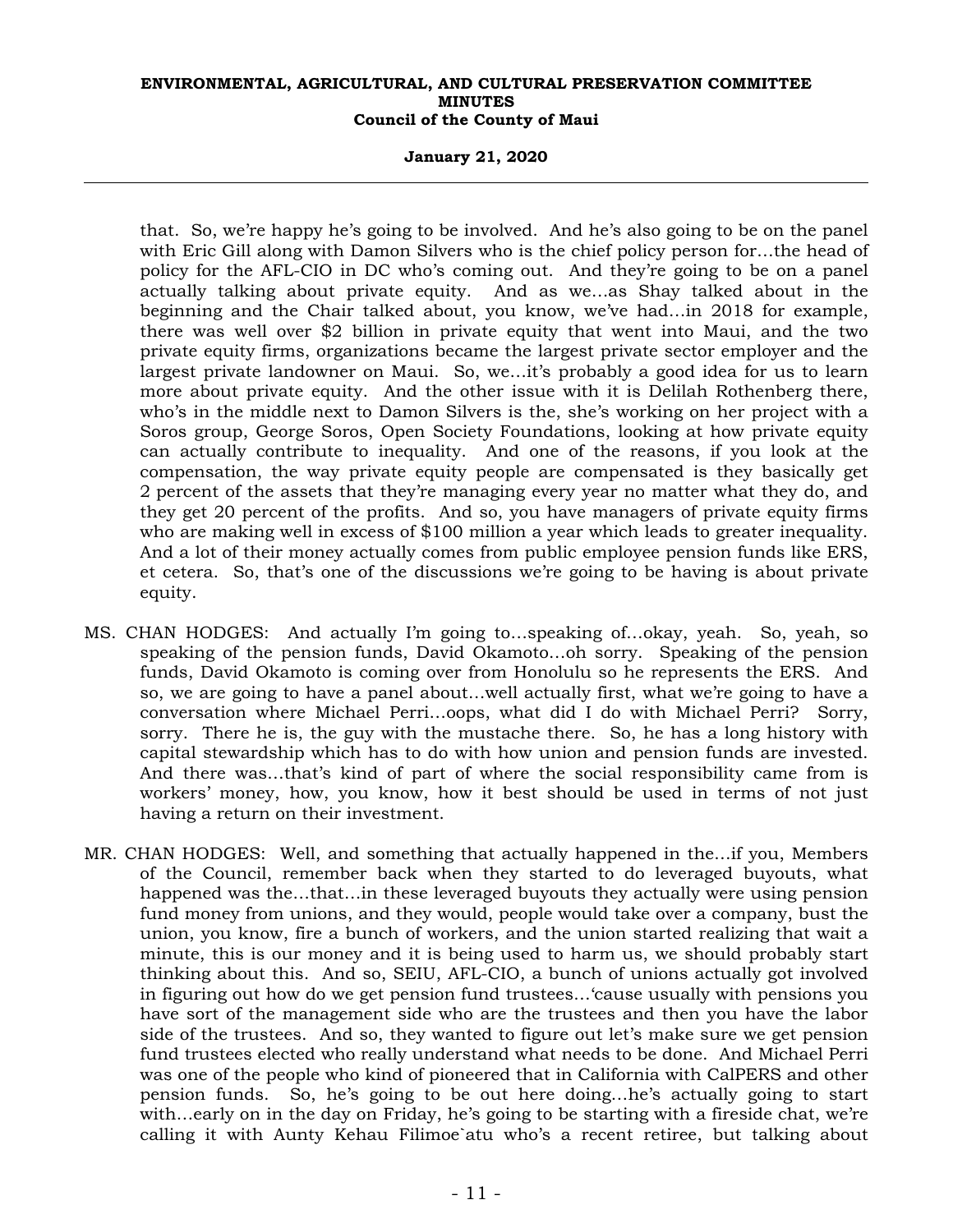#### **January 21, 2020**

basically, from a labor side and from the point of view of retirees, how do you kind of think about your pension and the value of it? And, sort of like that.

- MS. CHAN HODGES: And then, yeah, so then that's going to be followed a little bit later with another conversation that Michael Perri is going to moderate but with David Okamoto from the ERS, because the ERS like many other pension funds has recently signed on to what they call the PRI principles which are six principles about how the pension fund needs to be taking ESG into account. But then the real question becomes as beneficiaries, many beneficiaries number one don't know that their own pension fund has signed on to these ESG principles, and then second what is the mechanism for beneficiaries like you folks to tell, you know, the pension fund that these are your priorities. So, on that panel we're going to have Kaleo Waia`u, who's a teacher and actually a pastor so he also is a beneficiary of the UCC, United Church of Christ pension fund I guess. And then also Inez Okamura who actually is a childhood friend of Kehau's, they went to elementary school together way back when. But she is not an ERS beneficiary, she's actually a CalPERS beneficiary, because she went…partially lived in California as a child and then as an adult and so CalPERS is the largest pension fund in the country. So, it has a lot of influence and so it'll be an interesting conversation. And Tamara Paltin is also going to be on that panel. So, the idea is to just kind of have a conversation, because the ERS is interested in figuring out since they did sign on to these principles about how do they actually actively make it work. Sorry, we have a lot of people.
- MR. CHAN HODGES: And one more person I wanted to mention here that actually just decided last week to come is the gentleman David Wood there on the right who's the, he's the Director of Initiative for Responsible Investment at Harvest University. And I was…we were recommended from a foundation in New York to actually talk to him and kind of missed talking to him over the holidays and then talked to him, started talking to him this month. But he started looking at what we're doing and he's been involved at Harvard University trying to bring pension funds together internationally to look at responsible investment. He was one of the co-authors for a report from the United Nations, Principles for Responsible Investment, of how to have a just transition to basically we're dealing with climate change and switching over to a non-fossil fuel economy, how do we do it in a way that benefits, you know, workers so that they aren't left behind. So, he was one of the principle…people in that. And one of the things he actually…this is about a week and a half ago, he said he was looking at the website and he's starting to realize what we're working on and said that what you guys are doing on Maui we've been working on at Harvard for a long time and so I need to be out there to see what you're doing. So, that was actually kind of nice to hear that Harvard wants to come out here to Maui College. But he…so one of the things that he was actually most interested in is…and as Shay mentioned we're going to have…we very purposely wanted to have this summit be about every two-thirds local people from Hawaii and, you know, and a smaller portion of ESG investors. But specifically because a lot of investment conferences are almost all investors or people who want their money. And that's one of the comments that he made to me was, you know, he said he's been to a lot of investment conferences and he said this is one of the first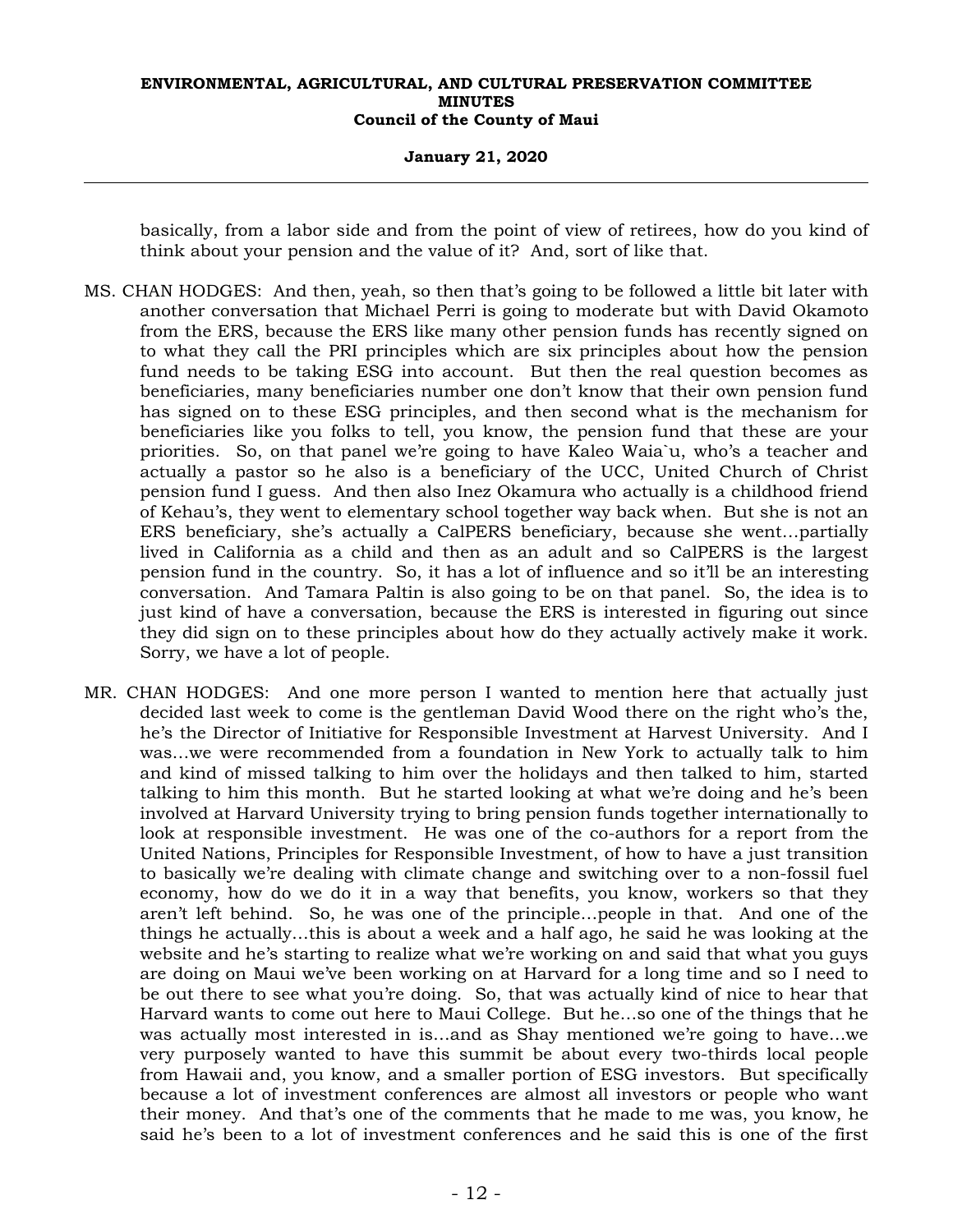### **January 21, 2020**

ones ever I actually seen that actually has very significant community involvement. So, that's one of the reasons why he's coming out here. So, I wanted to mention that.

COUNCILMEMBER KING: Shane? Yeah, just…

CHAIR SINENCI: Yeah, we had a question.

- COUNCILMEMBER KING: Just a quick question on David Wood, because I'm really interested that he co-authored Climate Change and the Just Transition, which is our charge on the Climate Action and Resilience Committee when we passed the recognition of the climate emergency back last month. And so, I was just going to ask you if there's…is there a working group or a discussion group that's going to be discussing that in your summit? 'Cause I'd be really interested in trying to harness that energy while it's out here, while these folks are out here.
- MR. CHAN HODGES: So, one of the things, we don't specifically have a working group on that now, but we had a conference call in preparation for the private equity conversation, and I mentioned Damon Silvers who's the head of policy for the AFL-CIO and of course they're interested in the just transition, and they have, you know, there's a whole bunch of issues going on within the labor unions. But we do actually want to figure out a way to contain their conversation, and they also recognize, you know, being from the mainland, they actually recognize that Hawaii has a leadership role to play. And one of the things that Damon Silvers was aware of that not a lot of people are is Hawaii now has the highest percentage of unionized workers in the country. And we used to be second or third and now we're number one, and he said he's aware of that. And so, I, you know…and we actually had a…it took some doing to get him out here, because he had to justify to other people in DC that, you know, while the impeachment trial is going on, I'm going to go to Maui. And so, basically one of the things was basically, you know, saying look, Hawaii is a leader in this area. Not only that but we're also the biggest labor…I mean we're the…we have the highest percentage of unionized workers in the country so we're not just a pretty face, we're also, we're actually, we're doing good work.

### COUNCILMEMBER KING: Okay.

MS. CHAN HODGES: Well, and also, Kelly, one of the things besides our panel discussions is…and we, we're actually trying to cover a lot and really these panels as you can see we have a lot of people so most people really will on a stage, will talk maybe for ten minutes max and we're like trying to cover all this different stuff. But one of the things and again because we are so focused on outcomes and getting the work done is on Friday, we're having what we're calling facilitated lunch discussions and I'm actually trying to work those out right now, so you just gave me an idea for --

### COUNCILMEMBER KING: Okay.

MS. CHAN HODGES: --a table topic and I'll put you on it.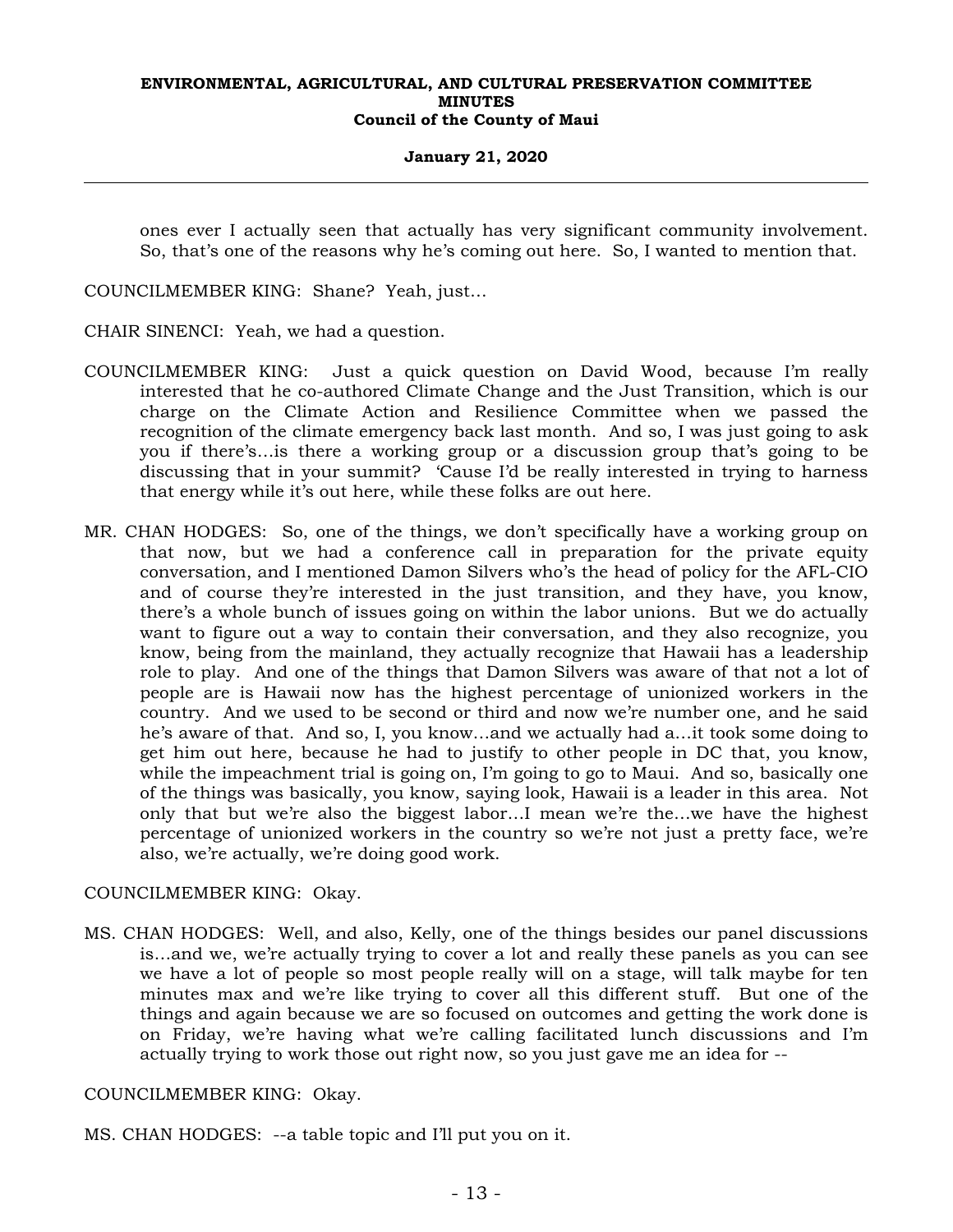#### **January 21, 2020**

COUNCILMEMBER KING: Yeah. Okay, great.

MS. CHAN HODGES: But the idea being is, you know, we're presenting a lot of information and even though we've been out in the community for six months, these are not like super simple, get the concept right away and oh --

COUNCILMEMBER KING: Right.

MS. CHAN HODGES: --now we can just fix it. These are getting these, this thing started and so we want to have these facilitated conversations where people, Councilmembers, people working, doing the work can have a time, you know, in a relatively, you know, eating your food but also having a conversation. And those will be like an hour and a half, so depending how long you take to walk to Pa`ina and back.

COUNCILMEMBER KING: No, I think it's…that's a great idea --

MS. CHAN HODGES: Yeah.

COUNCILMEMBER KING: --but it's not just, I mean, you know, I understand there's a short period of time to have those discussions but making those contacts I think is invaluable --

MS. CHAN HODGES: Right.

COUNCILMEMBER KING: --and just doing that networking. Because hopefully the people will be communicating with beyond --

MS. CHAN HODGES: Exactly.

COUNCILMEMBER KING: --the actual event.

MS. CHAN HODGES: And that to us, too, is what we've been trying to emphasize to folks is the summit itself is very important, it's great to get everybody in the same room, and there's this whole educational component. But we really see and we've already started that work by all these people who are coming are coming because they realize there's this opportunity to work with Maui to get a bunch of work done. And so, what we'd like to do is then we do the real work after of okay, now that we talked about this, we've got people understanding where we're going, now let's get some real work done and like you said continue these conversations.

COUNCILMEMBER KING: Right. Okay, thank you. Thank you, Chair.

MS. CHAN HODGES: And then I…oh, sorry.

UNIDENTIFIED SPEAKER: Go ahead.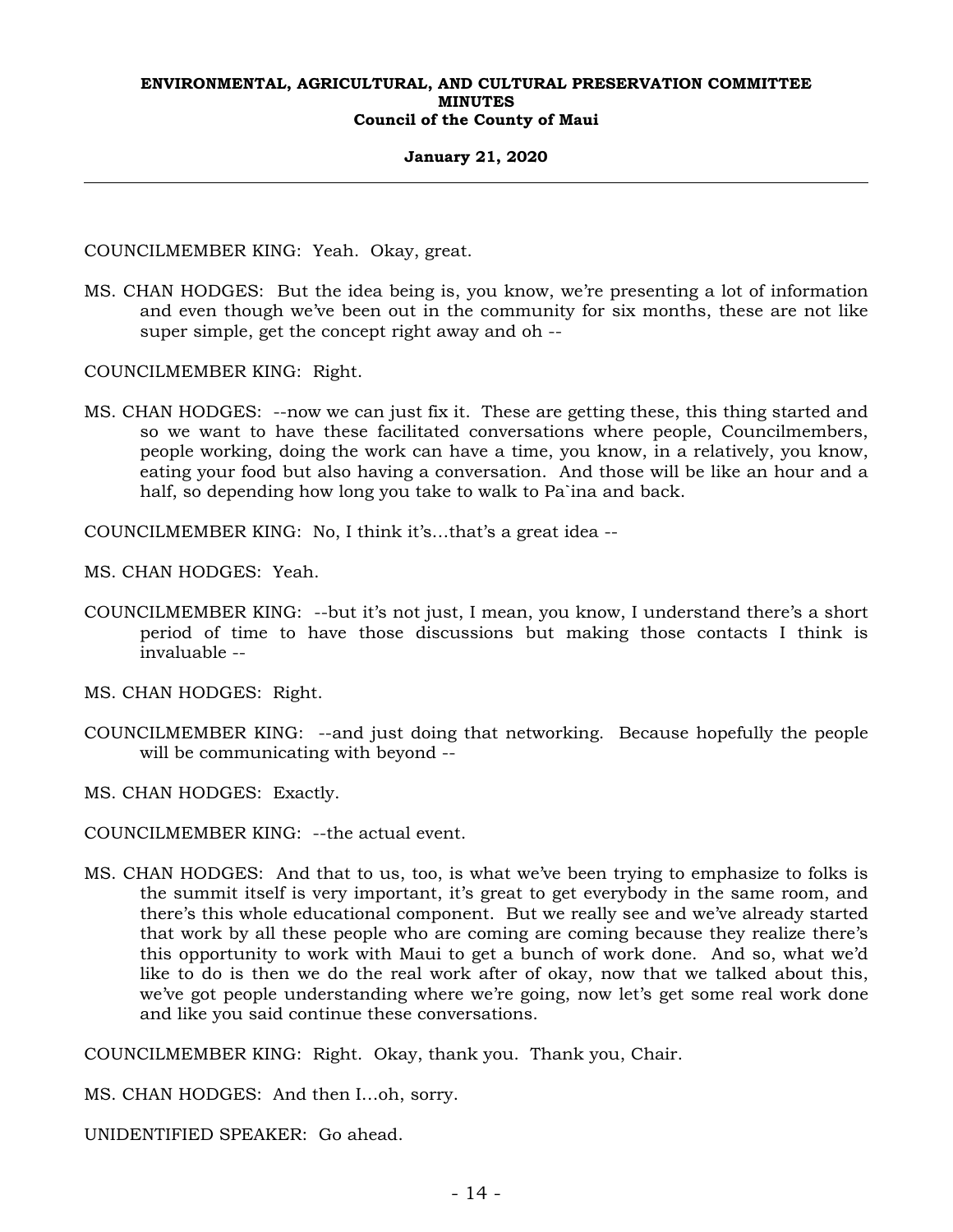### **January 21, 2020**

- MS. CHAN HODGES: Oh, I just want to mention too, Nicholas Winfrey in the middle there, I know you guys, some of you folks may know him, he's the new President of Maui United Way since this summer. They are our fiscal agent but he's also been very actively involved and really excited about the ESG and even went to DC recently and met with other United Way heads, and there's a real interest among the national…Maui United Way people to be more involved in this. Do you want to say anything about it?
- MR. CHAN HODGES: Yeah, I was going to say one thing specifically about that, that we were talking to the United Way of Philadelphia in South Jersey which is a much bigger United Way than ours you can imagine. But Philadelphia is actually the poorest big city in the country, and they're trying to figure out how to deal with that, and they have interest in looking at what Maui is doing and what the United Way here is doing to figure out how they can actually incorporate kind of ESG in terms of getting investment in the community in a way that actually deals with inequality and poverty and environmental issues.
- MS. CHAN HODGES: And yeah, then I wanted to just point out too some of the kind of more investor people like Lisa Kleissner who is Hawaii Investment Ready. She's a…she's born in Hawaii right? She's born and raised in Hawaii. And they do impact investing so she's going to be on a panel. Michael Kramer, Natural Investments, so he's more of a--what do you--a money manager kind of person. You guys might know Greg Kresge from Maui Electric. Just trying to show, we have…oh, there's Neil Hannahs, he's also former KSBE. Do you want to talk about Neil a little bit?
- MR. CHAN HODGES: So, Neil Hannahs was the sort of land assets, Director of Land Assets Division for Kamehameha Schools, and he's actually involved with Hawaii Investment Ready as well. And they're just looking at ways to how we can have our younger generations involved in bringing investment in a way that can really support what, you know, what they want to do in Hawaii and, you know, making it a better place for their…for them and their children.
- MS. CHAN HODGES: And Phil Glynn, he and his wife whose name now I can't…Elizabeth Glynn are going to be here. And they actually, they focus on affordable housing mostly and in the Indian communities. So, they have done…they do Hawaii and Alaska, they haven't done a lot in Hawaii but they have done some. So, they're very much about impact and ESG investing and not just affordable housing but that's been their main focus, so they'll be talking about that. Let's see, who else we got here.
- CHAIR SINENCI: Shay, what's the website that people can access to look at some of the participants?
- MS. CHAN HODGES: So, it's just mauiesgproject.org and you can also, if you see there's summit agenda and registration, you can see who's speaking on what. We actually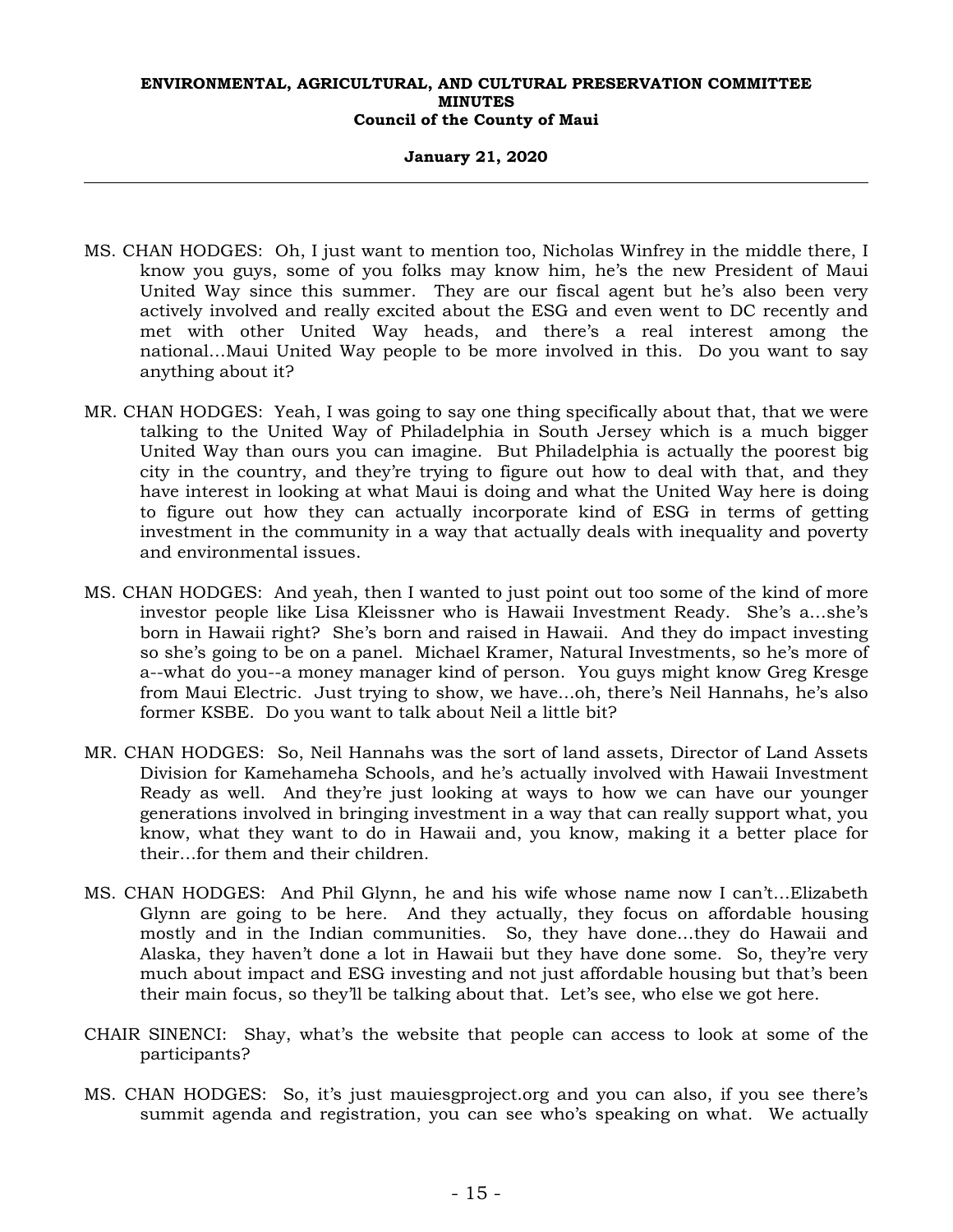### **January 21, 2020**

are still finalizing a few last things but we're, we need to be finished soon. Did you want to…

- CHAIR SINENCI: Okay. Did we…we wanted to give some time for the Members if they had any more questions. Is there…do you want to wrap up the website?
- MS. CHAN HODGES: Yeah, so definitely just go to the website 'cause we've tried to put as much information there as possible. All the bios are pretty brief but then again you can go to the agenda and registration, you can also see who our sponsors have been up to date. And then also to learn more about ESG if you go to the frequently asked questions or the homepage, that'll tell you. But as you can see there's about 60-plus people who are actively participating and we still have a couple more to add, so.

### *. . . END PRESENTATION . . .*

- CHAIR SINENCI: Okay. Before I open it up to the floor, I'll just ask a couple simple general questions. So, the first one is some of the e-mails that I've gotten was, you know, some of these pension funds are huge, trillions of dollars. And so, why has some of the large, these large asset management firms, now they're starting to invest in sustainable and green initiatives, you know, that address climate change, resource management, green energy, those types of things, why are they looking at long-term sustainable investments? Anybody answer that? That was one of the questions
- MR. CHAN HODGES: Sure.
- CHAIR SINENCI: Thank you.
- MR. CHAN HODGES: So, the…and Shay touched on this briefly earlier but one of the major reasons is climate change. Is you actually, you know, as I think we all know climate change has been talked about for, you know, decades but now we're actually seeing it, you know, very real. And I think that, you know, what happened…I mean I give a very quick anecdote about this is that we had these classes, University of Hawaii Maui College, UHMC, you know, that's part of our project, and one of the people that we had zooming into the classroom is a professor at Stanford University, who'll be here. And he was…he's actually an expert on climate change at Stanford. And in the middle of his presentation, he was actually…this is one of the periods of time when there were blackouts, you know, because the PG&E, he had to turn off all the power so they wouldn't have fires. And he actually personally lost his family home because of the fires. And one of the things we actually discussed and he gave this very, you know, Stanford type of, you know, 45-slide presentation but was the impact if you think about it is we're on Maui, he's coming in from Stanford and they have no power. So, the technological capital of the world is without power because of climate change. And so, if you think about the implications of that and the loss, so sort of economic loss just happening in those days when they had no power. You have these pension funds starting to realize we're going to, really starting to lose real money and this is not just some scientific theory anymore, this is actually happening. So, that's one of the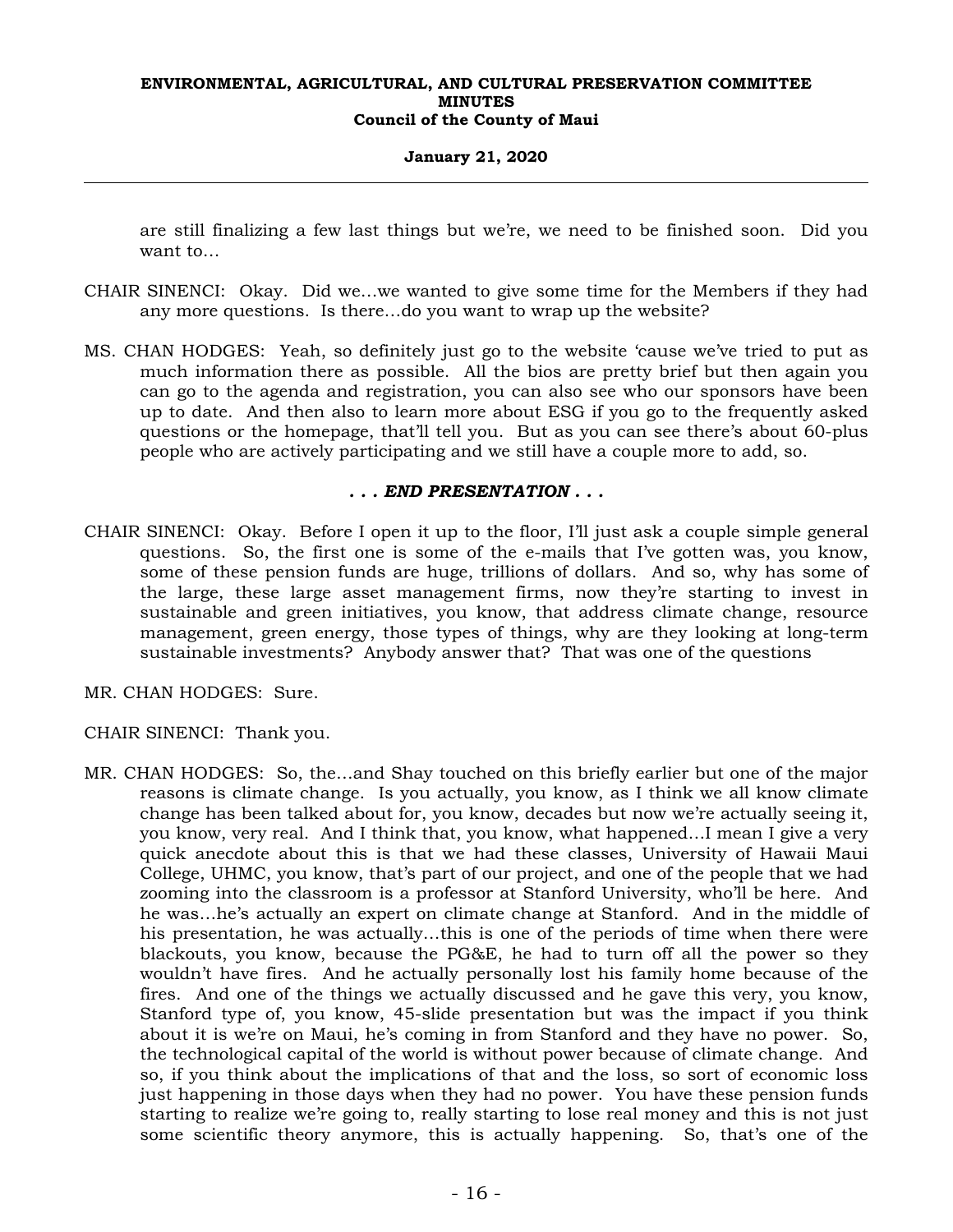### **January 21, 2020**

reasons why they're really looking at how do we shift our investments as quickly as we can.

- CHAIR SINENCI: Thank you, Ian. And then, you know, the County just joined the litigation against the fossil fuel industry, you know, so you're right, a lot of the…if we're investing in those companies that are the largest…the emitters of carbon, you know, and carbon emissions, you know, those are the types of investments that we don't want to promote. And we want to look for more green energy solutions. So, the other question was that and I…we've always tried to invite Mahi Pono, you know, to come and do a presentation, but I guess part of the rumor mill was that, you know, those…the Canadian pension fund had to invest into more ESG investments, sustainable investments so that was one of the reasons why they bought the central plains from A&B. Is that, do you know of how true that is, Ian?
- MR. CHAN HODGES: I'm not sure what their motivations were. We have actually been in communication with PSP and did invite them to the summit and they were interested but had some conflicts. But I'm not…I can't speak to what their actual motivations are.
- MS. CHAN HODGES: But they are ESG.
- MR. CHAN HODGES: But they are ESG, they actually have committed to ESG. And one of the people who is considering coming is their head of…they actually have a staff member who's the head of ESG at PSP.
- MS. CHAN HODGES: And one of the things that…and this is probably not unique to the Canadian pension fund, I mean just like we were saying how there's a disconnect between the ERS and the beneficiaries right, is part of the issue is…and…is how does the pension fund and at the board level actually know what the impacts are of what they're doing. And again, that goes back to the panel that we're having about private equity funds 'cause they're the ones managing that money and there's going to be a discussion about that. And then even going back to the panel about third-party measurements and tracking. So, the importance of the third-party tracking, first of all, there's the community aspect where the community actually knows what's really happening, right? But also from an investment perspective, if you actually believe that, you know, it's connected, the revenues that you make are connected to whether you're doing a good job environmentally, then you actually want data that you can rely on and you want to know that your investment is going to work and you want to know that there's not going to be protests and you're not going to lose money on it. So, that's part of the whole thing with the third-party tracking is figuring out a way and again it's not an easy fix but figuring out a way where accurate data and accurate community perspectives can…are available to everybody, so.
- CHAIR SINENCI: Okay, thank you. We had a question from Member King.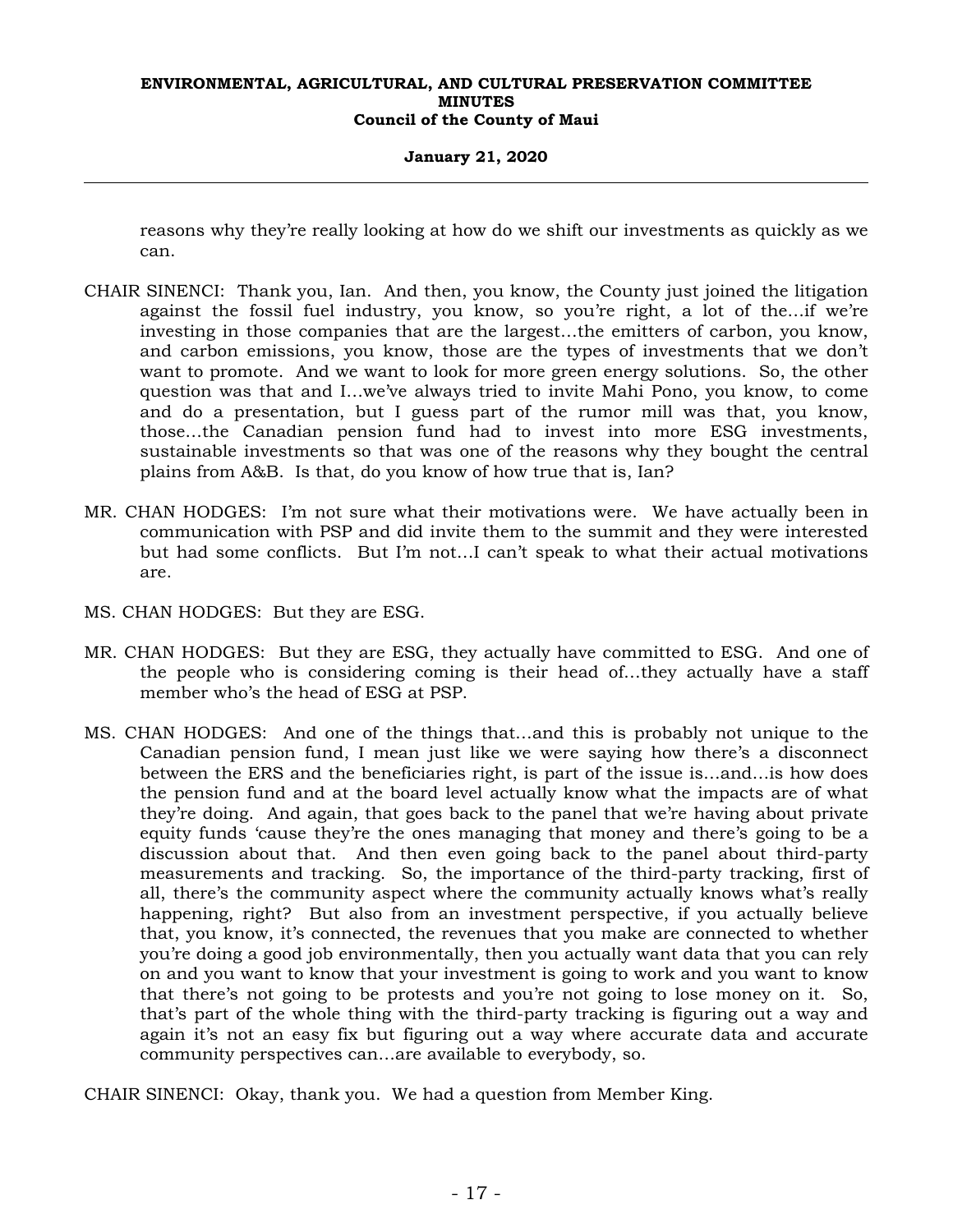### **January 21, 2020**

- COUNCILMEMBER KING: Thank you for that explanation. It's some of the conversation we had yesterday in our panel discussion, our pre-panel discussion. The one thing I wanted to mention is that when I met with Mahi Pono folks when they first came into town, they told me that their requirement was to be 5 percent ag, they didn't say anything about ESG. That the pension fund had to be invested in 5 percent agriculture and they weren't there yet even with this big purchase of Mahi Pono it didn't add significantly to get them to that 5 percent. But the question I had was on your, in your summit I'm grateful that it's free to the public, but I…is…can you tell me about the limitations as far as bodies? 'Cause I've talked to people who said they're signed up and they're on a waitlist to get in for the second day. So, how are you limited?
- MS. CHAN HODGES: Well, so we're limited in a couple ways. The first day we're limited by actual space 'cause we're in Ike Le`a. And, you know, our original plan was…we actually when we first envisioned it, we envisioned 100 people because we didn't want it to be too big, and we envisioned 50 ESG and investment people and 50 community members. And the more we thought about it, the more realized we need to actually have like a two to one, community to the investor folks. And part of how we realized that too was we went to a investment conference in New York in October, and a lot of these people go to a lot of conferences and they all know each other so they all kind of bunch together and just talk to each other. And we want to actually force…I mean not…and they're nice people, not like they don't want to talk to us, but, you know, we want to sort of make it so that they learn from us right, while we're also learning from them. So, that was our original thing. And so, we were actually supposed to be in Ike Le`a in the science building at UH Maui College both days. And that only seats 120 people. And there was a little bit of a miscommunication so now for the second day we're actually going to be in the student lounge which holds like 300 people. So, the second day there is more space but our other issue is…

UNIDENTIFIED SPEAKER: *. . . (inaudible) . . .*

MS. CHAN HODGES: What's that?

### UNIDENTIFIED SPEAKER: *. . . (inaudible) . . .*

MS. CHAN HODGES: Yeah, that's what everybody says, the acoustics. So, the acoustics are a little tricky. But the other thing is because we are super community focused, we're not charging anybody anything. All of these people or most of them are pretty much all coming on their own dime so we feel committed to feeding everybody and not like it's going to be super fancy or whatever, but, you know, it's going to be a long day, we can't…so that's one of our budget limitations has actually been how do we make sure we can feed everyone and not feed some people, you know, feed some people and not others or whatever. And so, we've been hustling a little bit in the last couple weeks to get a little bit more matching money which we have gotten. So, my big challenge this week is to look over the registrations, confirm everybody, and see how much space.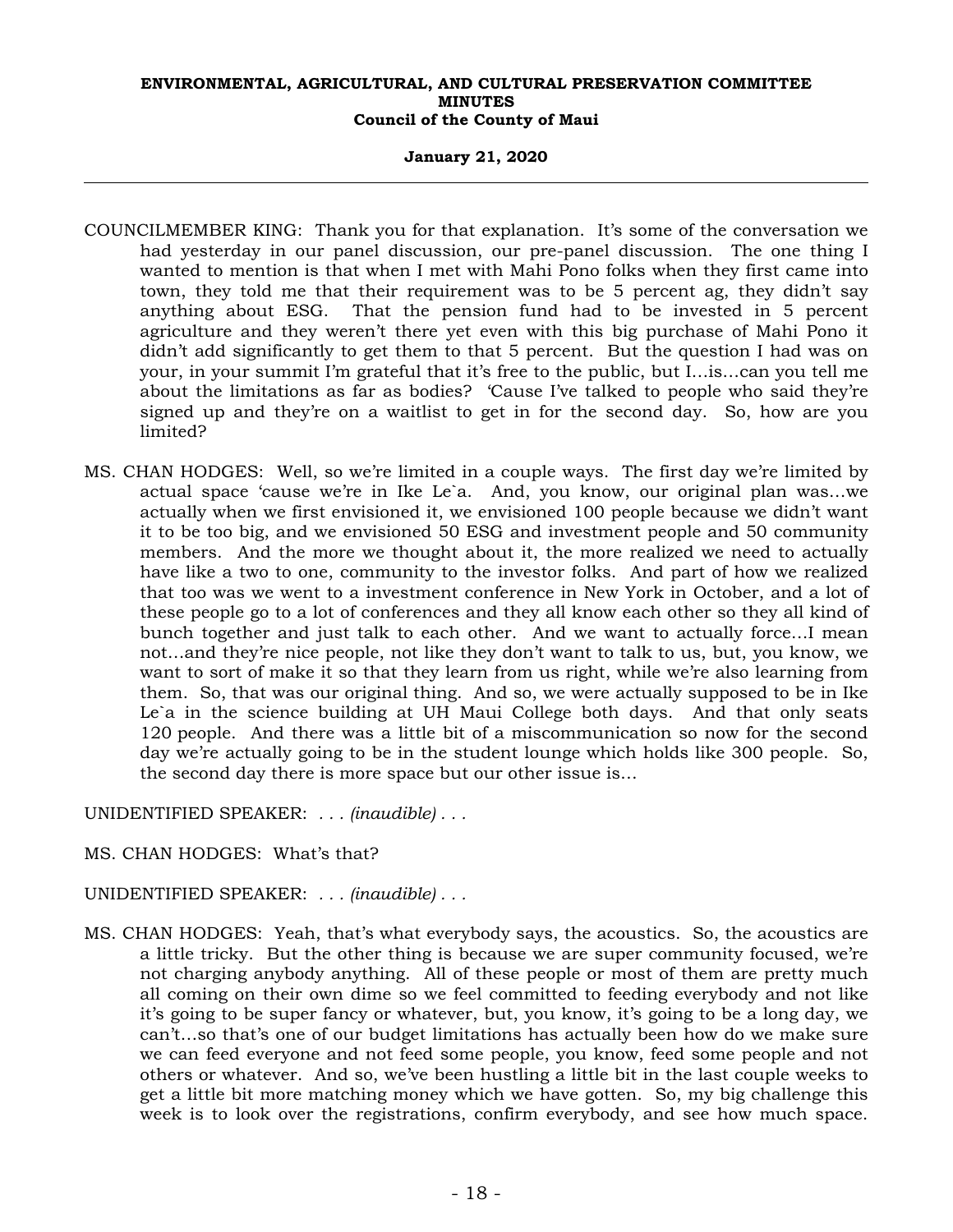### **January 21, 2020**

But you're right, we do have 10 to 15 people right now on the waiting list and you know Maui too, people sometimes register and they don't show up. And so --

COUNCILMEMBER KING: Right, that's…

MS. CHAN HODGES: --I'm like are really coming?

- COUNCILMEMBER KING: That's the problem with free registrations, that they don't lose anything if they don't show up.
- MS. CHAN HODGES: I know.
- COUNCILMEMBER KING: So, you might need to just have a waitlist of 20 to 30 people that just tell them to come 'cause there's probably…

MS. CHAN HODGES: I…that's…

- COUNCILMEMBER KING: But, no, I appreciate that. And I wasn't…so you…all of the participants that are coming for the panels are coming on their own dime?
- MS. CHAN HODGES: Almost all of them.

COUNCILMEMBER KING: That's pretty good.

MS. CHAN HODGES: Yes. And that's, again, that's part of what we wanted to…we wanted people to understand we want them to work. We want to get…we want to come here and solve problems. And, you know, and especially you're coming to Maui, I mean, you know, poor Treasurer Frerichs has never been to Hawaii and he's coming in Thursday night and leaving Sunday and he may only see Kaahumanu Avenue.

COUNCILMEMBER KING: You have a lot of nice pictures and they're *. . . (inaudible) . . .*

- MS. CHAN HODGES: Yeah. So, but I think people see what an opportunity is here in terms of trying to solve some real problems.
- COUNCILMEMBER KING: And were you discriminatory, I mean I don't want to like…no, you're not doing discrimination, but I mean were you discriminate in your acceptance of who got into the, you know, I mean to make sure that there are people that really are interested in this or was it just kind of first come first serve for…

MS. CHAN HODGES: From the community?

COUNCILMEMBER KING: Yeah.

MS. CHAN HODGES: So, actually it was sort of interesting 'cause we weren't sure how we would do that, right, and I don't…we're not arbitrarily saying you. But basically part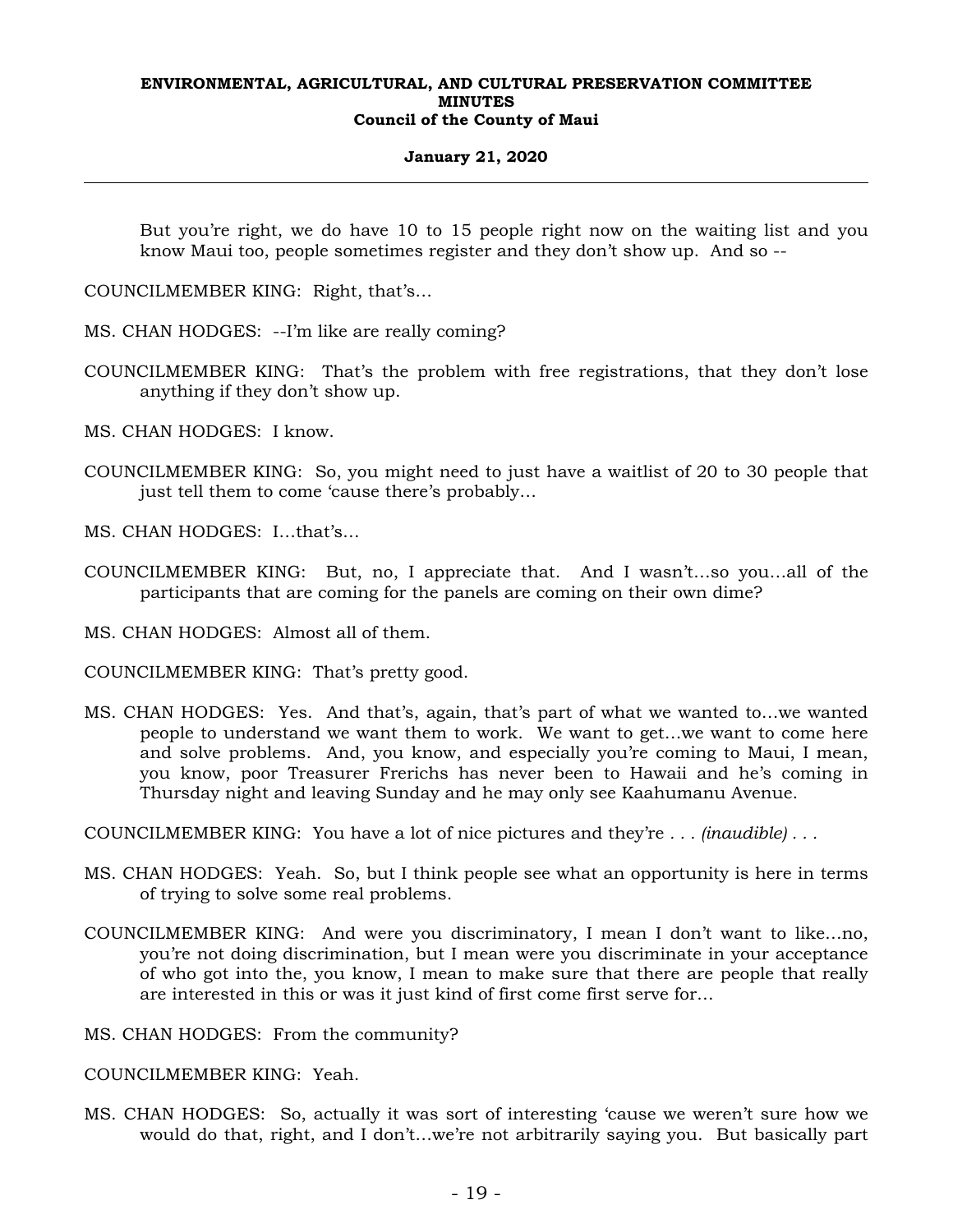### **January 21, 2020**

of what happened was because we did these classes at UH Maui College, the people who signed up immediately were people who went to the classes.

COUNCILMEMBER KING: Oh, okay.

- MS. CHAN HODGES: So, they're people who were already super engaged. And then we did invite because we want, you know, we invited all you folks. We wanted to invite people in the community who we knew could contribute. But it's basically been open.
- COUNCILMEMBER KING: Okay, that's great. Yeah.

CHAIR SINENCI: Okay.

- COUNCILMEMBER KING: And no, I'm really excited about it. So, thanks for putting it together.
- CHAIR SINENCI: Yeah, it's going to be great. Member Molina, do you have a question?
- COUNCILMEMBER MOLINA: No, no, no questions but just want to thank Ian and Shay for putting on this presentation, certainly a lot of heavy hitters so it should be a wonderful conference. Thank you.
- CHAIR SINENCI: Thank you. Vice-Chair Tasha Kama?
- VICE-CHAIR KAMA: Thank you, Chair. So, I just want to know what is your expected outcome for this conference?
- MR. CHAN HODGES: So, there's a couple of them but I'll just sort of divide it into three I guess. So, one of the expected outcomes we'd like to see is just having people from Maui build a…and people coming from the mainland just be able to connect with each other and be able to sort of develop a similar language and kind of figure things out. That's one of the outcomes we want to see, and that's why we're, you know, we're talking about ahupua`a and we're talking about the people from the mainland of what that means so they understand that and that's kind of way for us to talk about investment. So, that's one of the expected outcomes is just to have that, those connections being made. A second one is these specific projects we're working on that we have working groups for is to have those move forward, so that's the second one. And the third one I think is actually looking at where…starting to get a sense of…and we have some of our…this is on our agenda but basically getting a sense of what is Maui's role in this, you know, can Maui actually play a central role in this. And can that actually…can the outcome actually be, you know, good jobs for Maui basically and having us be, play a central role. So, those are the three outcomes I can think of. If you have another one?
- MS. CHAN HODGES: Well, I think the other thing is, you know, like we said we were out…we were not only at UH Maui College but we went to different meetings and we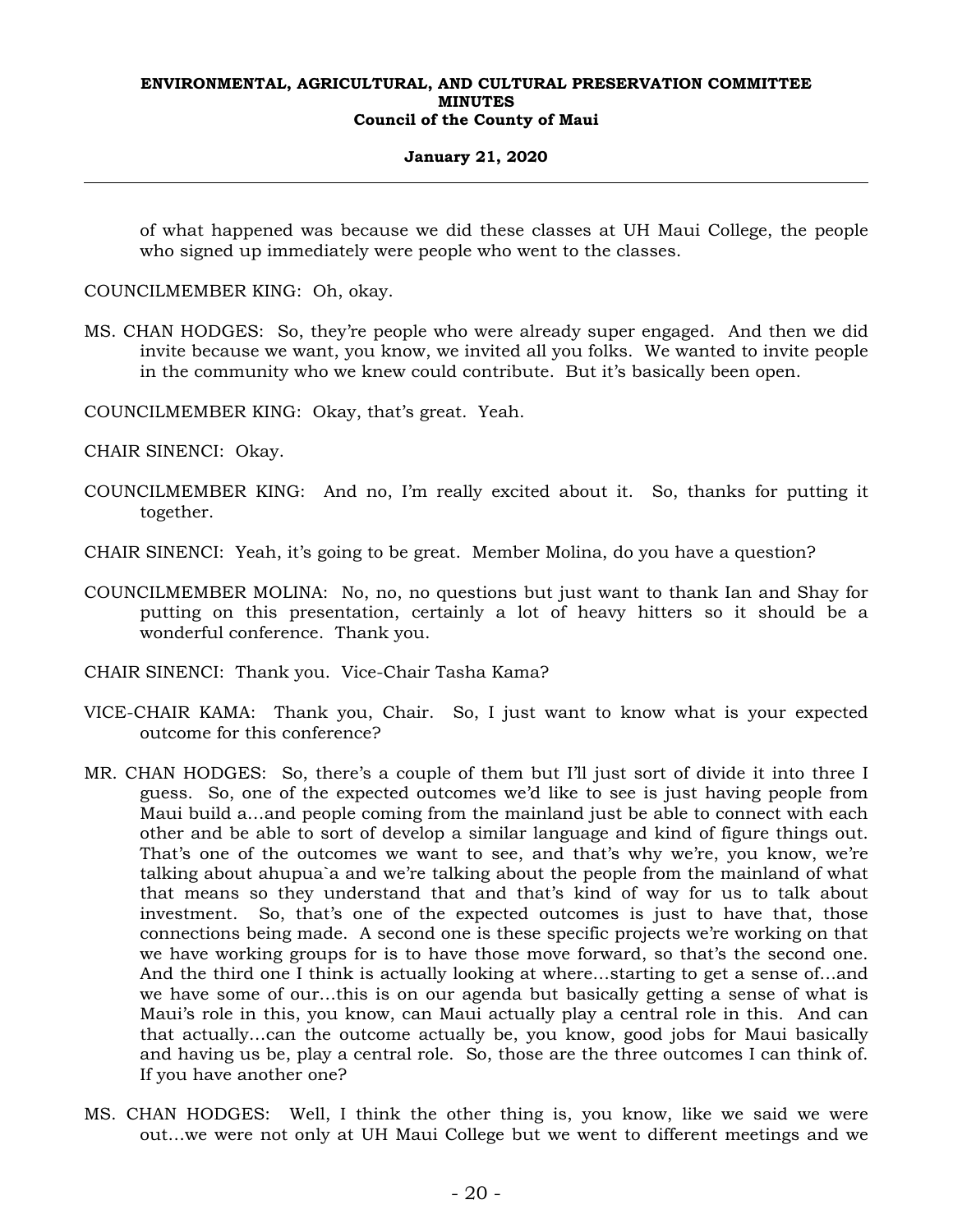**January 21, 2020** 

talked to people. And, you know, a lot of people don't really understand institutional investment and even though it's \$13 trillion under ESG management, people don't know that. And it's…and why would you, right, in your daily life why would you know that. But it is really important because like we said, we're affected by it. And so, part of what we want to do too is we want to build up this ecosystem where the community understands what's going on. And then also when it comes to ESG it's an enormous opportunity and yes, we have to make sure that when somebody says they're committed to ESG principles, they really are because like anything else right, it can become just sort of a branding thing and you use it. But the reality is…and impact investing which is a little bit different from ESG and it, what it is is investing not just for a financial return but for a positive return. So, for example there are funds that want to invest in watersheds. Now, you know, how do you make money off of doing that? But there are actually different ways of doing that. There's one of these women coming is this woman Gita Swamy and to be perfectly honest I still cannot fully understand what she does, but she's super smart and she has all these really good ideas, and I'm like okay, I don't really know what you do. But she had this idea that I want to have people talk about which is sort of like a carbon exchange where you use carbon credits like to purchase water. And I don't fully get it but it sounds like a really interesting thing and she says that people are doing it. And so, part of it for us is how…what are the opportunities or the options, and I think because we're in the middle of the Pacific, we don't always know. And to know what they are so that it's not just us responding to someone coming, it's us saying this is what we'd like to see and we know what the different opportunities are. So, as a community, as lawmakers, as even our pension funds, as investors, like how…what are the different things we can do to help address climate change.

CHAIR SINENCI: Member Kama --

MR. CHAN HODGES: And one specific outcome…

CHAIR SINENCI: --did you get your question answered?

MS. CHAN HODGES: Oh, sorry.

- VICE-CHAIR KAMA: Yes, and I just had a follow-up. So, that also means that after hearing all what they have to say, we also have the opportunity to say no thank you to the investment.
- MR. CHAN HODGES: Exactly.
- VICE-CHAIR KAMA: Thank you.
- CHAIR SINENCI: It's definitely educating us about, you know, the whole process as well, so. Member Sugimura, you had question?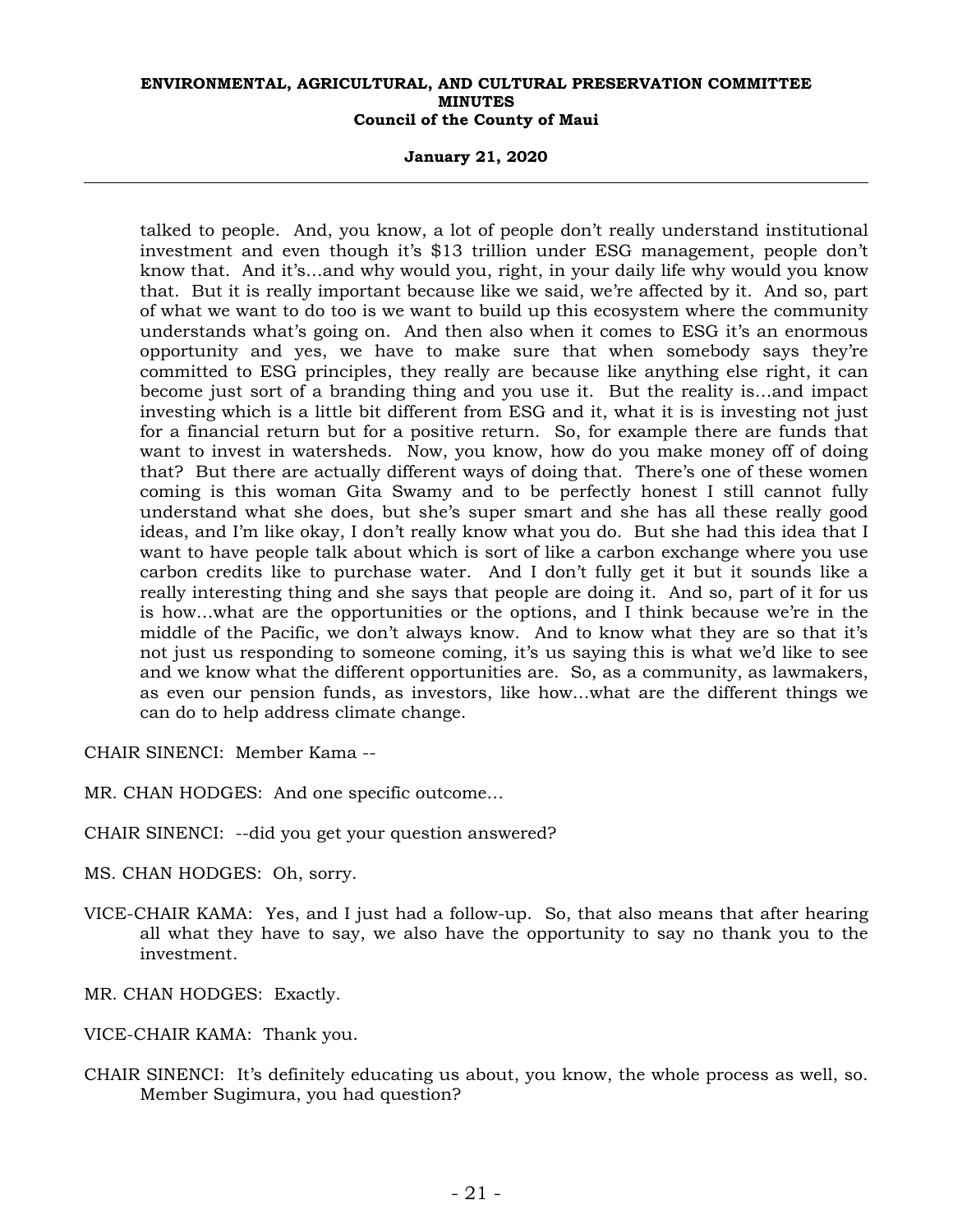### **January 21, 2020**

- COUNCILMEMBER SUGIMURA: Yeah, so thank you for doing this. This is the \$75,000 grant…no, not grant, the budget item right, the line item. So, are you going to come out with a final report on this? And you'll share it with us possibly after you submit it to I guess OED is who your grant is with?
- MS. CHAN HODGES: Well, yeah, so we have our usual report that you do, right, with OED, and actually Kay Fukumoto is going to be coming and couple other people from Office of Economic Development. Oh yeah, yeah, Ornellas and a couple other people.

COUNCILMEMBER SUGIMURA: Alex?

MS. CHAN HODGES: But in addition to just our usual grant report, part of our, the project, one of the objectives of the project is to put together a very comprehensive report on the summit and the continued work and have that available to everybody. So, whether it's a part of this website or we create another website. And just as an aside, everybody actually can attend Friday's summit day virtually because *Akaku* is going to be there. So, they'll be filming the entire thing and they'll be putting it up there. And that's part of our…we didn't use the County funds for that but that's part of our overall budget was to do that. We're not having them there Saturday partially just because we feel especially I think we have someone from Goldman Sachs coming, we have…some of them prefer not to be videotaped all the time 'cause they want to be more candid. So, we wanted to have a day that was more like presentation and people hear information and then a day that's a little bit more candid and community members are also…maybe don't always want to be filmed, right? So, yeah, so transparency is a huge aspect of this.

COUNCILMEMBER SUGIMURA: Thank you.

CHAIR SINENCI: Thank you. Member Paltin?*. . . (spoke in Hawaiian) . . .*

COUNCILMEMBER PALTIN: *. . . (spoke in Hawaiian) . . .* Mahalo.

CHAIR SINENCI: \_\_\_\_\_. Okay. Seeing none, thank you, Members, for this discussion. And thank you to Ms. Shay Chan Hodges and Ian for being here. Members, as you know this was a 7(B) item and was posted for no legislative action. So, if there's no objections, the Chair would like to defer this item.

### **COUNCILMEMBERS VOICED NO OBJECTIONS.** (Excused: ALL)

### **ACTION: DEFER.**

CHAIR SINENCI: Yeah. And then if maybe afterwards we could also receive a report after the conference. We can put that on the agenda. So, thank you for this afternoon. Just a reminder, the Ahupua`a Investment Summit will be held at the University of Hawaii Maui College Campus on January 31st, Friday and February 1st, Saturday, the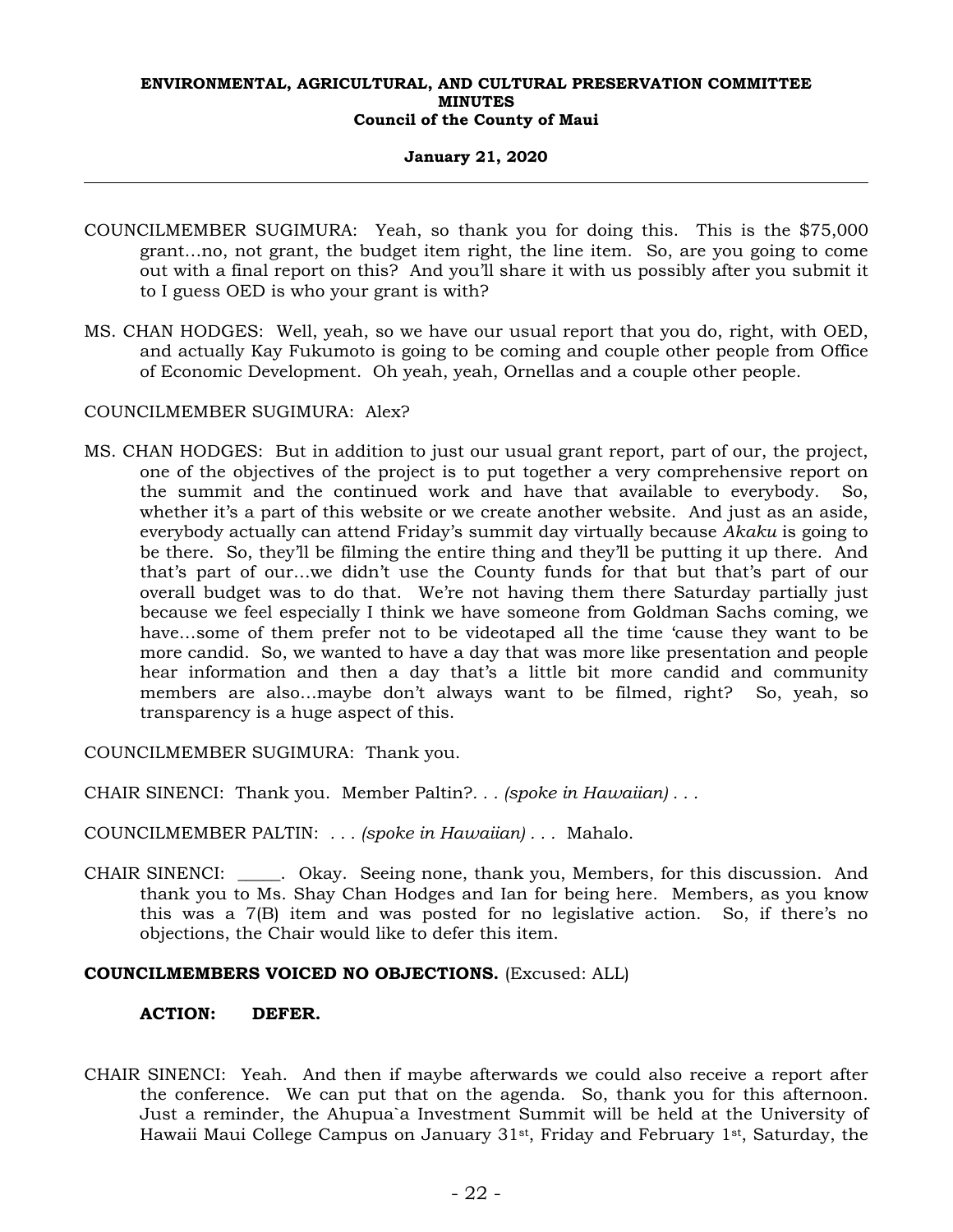### **January 21, 2020**

end of the month. I'll be moderating a panel and attending to learn more about the environmental care, social responsibility, good governance. So, I encourage everyone out there listening to come out and join us, the summit is free, and to engage with your fellow community members as well. So, this concludes today's…

COUNCILMEMBER KING: Chair, before you conclude, can I just…

CHAIR SINENCI: Oh, Member King, yes?

COUNCILMEMBER KING: It just occurred to me that there will be a lot of Councilmembers at this event, and we took a vote on it which was way past, it's in this budget so I'm not…I don't think there's anything specifically that we're going to be looking at. And I just wanted to get from Corp. Counsel your opinion that…to make sure we're not in danger of violating Sunshine Law if we have a quorum or more at the conference.

CHAIR SINENCI: Ms. Thomson?

- MS. THOMSON: Thank you, Chair. And thanks for the question. I don't have much more information than what I heard today. I did look at the website ahead of time because that also occurred to me. What it sounds like is that this would be an informational session. It might be related to board business so what I understand is that there are four Members participating or going to be attending this conference. And I would recommend that a report back to the full Council be made at the conclusion. It doesn't sound…so that's under 92-2.5E, an informational session of another body. The one that would be problematic from a Sunshine Law point of view but which I don't think really fits the circumstance would be two or more Members or less than quorum can be assigned to present, discuss, or negotiate any position that the body has adopted. And you have to have that done by the body as a whole prior to going to that conference or seminar. It may be in a gray area between those two, but it sounds more to me like it is under E, so although you may be discussing board business that may come up in the future, but there's nothing active before this body at this time.
- COUNCILMEMBER KING: Okay. Okay. That's, that was kind of my feeling, there's nothing active right now and, you know, there's nowhere you could ever go or be where you would know what's coming up in the future if it's not on our agenda. So, you know, we're not…there's not any intent to discuss board business that I know of. Okay.

CHAIR SINENCI: Miss…thank you --

COUNCILMEMBER KING: Thank you, Chair.

CHAIR SINENCI: --Chair [*sic*] King. Ms. Apo Takayama, is there anything before we adjourn the meeting? Okay. Thank you, everybody. Oh, I'm sorry. Vice-Chair Kama, you had a comment?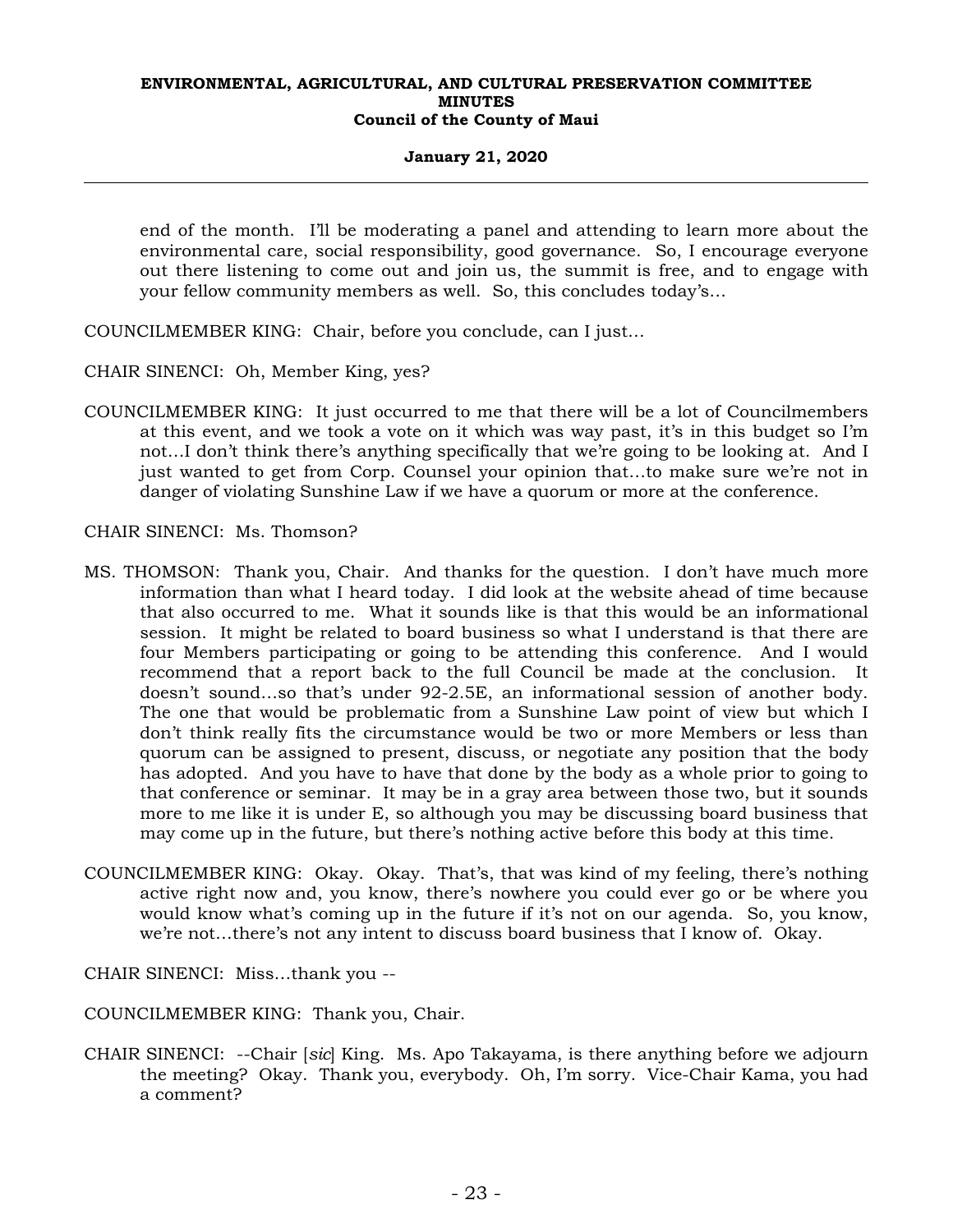### January 21, 2020

- VICE-CHAIR KAMA: Just in line with what Ms. King was saying about projects that don't come before us for board business being discussed at this event. <sup>I</sup> don't see that... <sup>I</sup> mean the board business we did was just to authorize the \$75,000 and they're going to put on this conference and we did that. And now it's like okay people, now you get to come and participate in the fruits of your labor and participate as a Councilperson giving your thoughts into this conference that we all said yes to. So, all we got to do is write the report, right? So, somebody can jan ken pon, write the report. Thank you.
- CHAIR SINENCI: Thank you, Member Kama. Okay, thank you for that. Thank you, Members. This concludes today's Environmental, Agricultural, and Cultural Preservation Committee nice and fast. We do have the second half of or a little bit of the GET meeting coming up at three o'clock. So, this January 21st meeting of the EACP Committee is now adjourned. Thank you. . . . (gavel)...

ADJOURN: 2:37 p.m.

APPROVED: -

SHANE M. SINENCI, Chair Environmental, Agricultural, and Cultural Preservation Committee

eacp:min:200121:ds Transcribed by: Daniel Schoenbeck